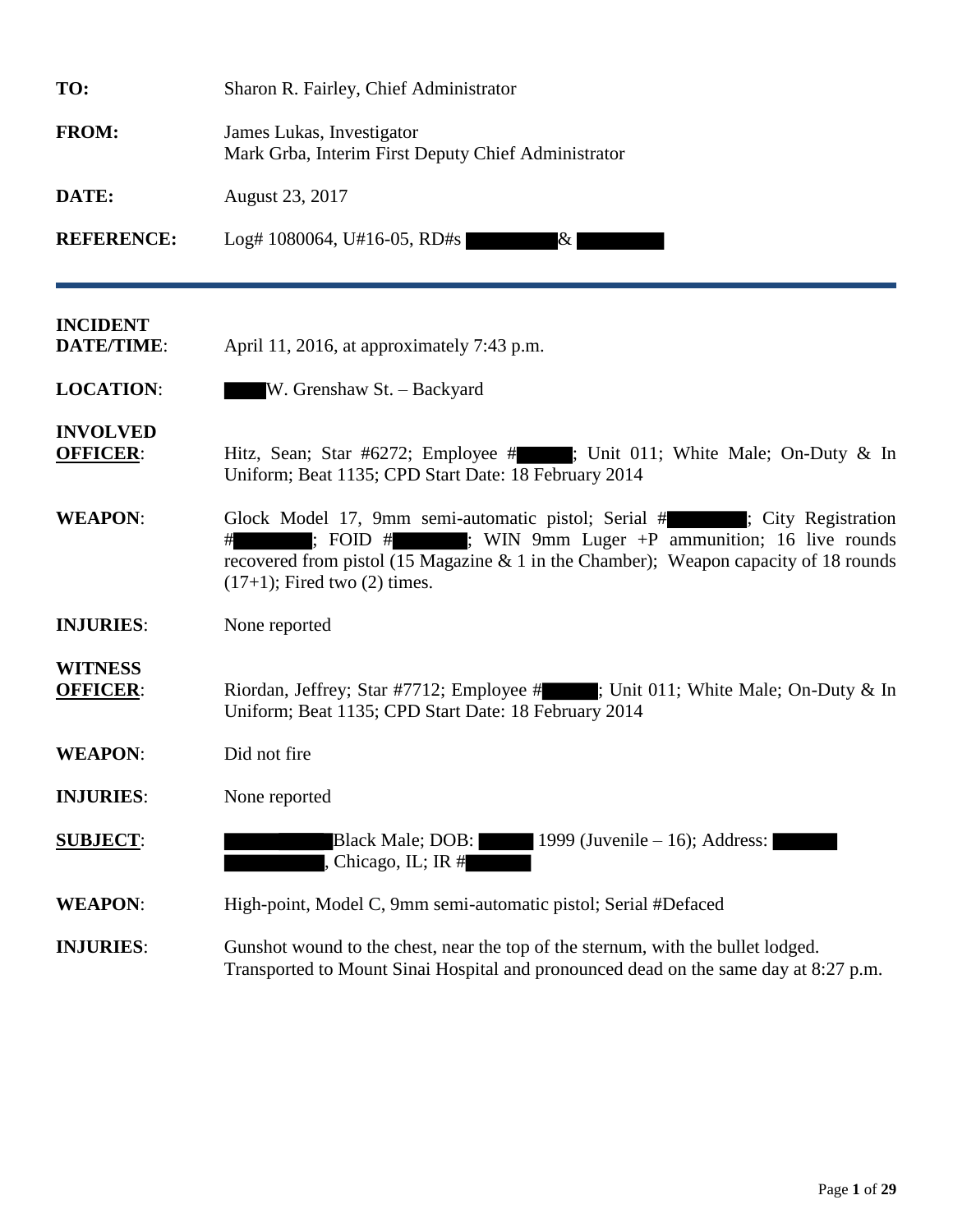### **SUMMARY OF INCIDENT**

On April 11, 2016, CPD Officers Riordan and Hitz were on patrol in the  $11<sup>th</sup>$  District in their marked police SUV. At approximately 7:41 p.m., Officers Riordan and Hitz were stopped at a light facing west on Roosevelt Road at the intersection of Homan Avenue. After the light changed, the Officers turned south onto Homan, made a three-point turn, and pulled into the southbound lane of Homan facing north. After doing so, the Officers' SUV is seen on video stopping temporarily alongside two cars (Red Car and Gray Car) that were stopped parallel to each other behind another car (Black Car) in the northbound lanes of Homan. The Black Car is seen on video preparing to turn left (westbound) onto Roosevelt. Moments later, the Officers' SUV maneuvered through the oncoming southbound traffic on Homan and followed behind the Black Car as it turned left and proceeded westbound on Roosevelt. At that point, the Officers activated their emergency lights and sirens behind the Black Car.

The Black Car came to an abrupt stop and the passenger-side front door swung open. An individual, now known as **EXIT EXITE:** exited the Black Car and fled on foot through an open lot located at approximately 3424 W Roosevelt Rd. Officer Hitz, who was seated in the passenger side of the Officers' SUV, pursued on foot. Officer Riordan approached the driver of the Black Car immediately with his gun drawn as the driver's door began to open. While the driver was telling Officer Riordan that just robbed him, Officer Riordan heard gunshots coming from the direction in which Officer Hitz and ran. Officer Riordan left the driver of the Black Car on Roosevelt and ran in the direction of the gunfire while calling out "Shots Fired" over the police radio. Almost simultaneously, Officer Hitz made repeated calls of "Shots Fired" over the police radio.

Officer Hitz fired two shots at one of which struck him in the chest. Immediately after Officer Riordan ran after his partner, the driver of the Black Car got back into the Black Car and drove away and has not yet been located or identified.

#### **INVESTIGATION**

IPRA obtained relevant video, forensic, and documentary evidence associated with this incident. IPRA also obtained similar evidence regarding two other incidents that are believed to have played a role in how events unfolded in regards to this police-involved shooting. The significance of the two other incidents will be explained later in this report.

IPRA interviewed civilian witnesses and the two involved officers. IPRA also reviewed and considered the statements made by civilian witnesses and Officer Hitz pursuant to a civil lawsuit filed against the City of Chicago and Officer Hitz regarding the April 11, 2016, police-involved shooting of which, as of the date of this report, is still on-going.

The following is a summary of the evidence obtained and analyzed by IPRA in this investigation:

#### **Video & Audio Evidence**

 $\overline{a}$ 

IPRA obtained the video and audio evidence pertaining to this and linked incidents. This section begins with a summary timeline of the relevant activity to help the reader understand what led to and ultimately took place in this police-involved shooting.<sup>1</sup>

 $<sup>1</sup>$  The Illinois Juvenile Court Act of 1987 restricts the records that can be publicly disclosed pertaining to minors, which includes video images.</sup> As such, IPRA is not permitted to release the video evidence associated with this case without a court order.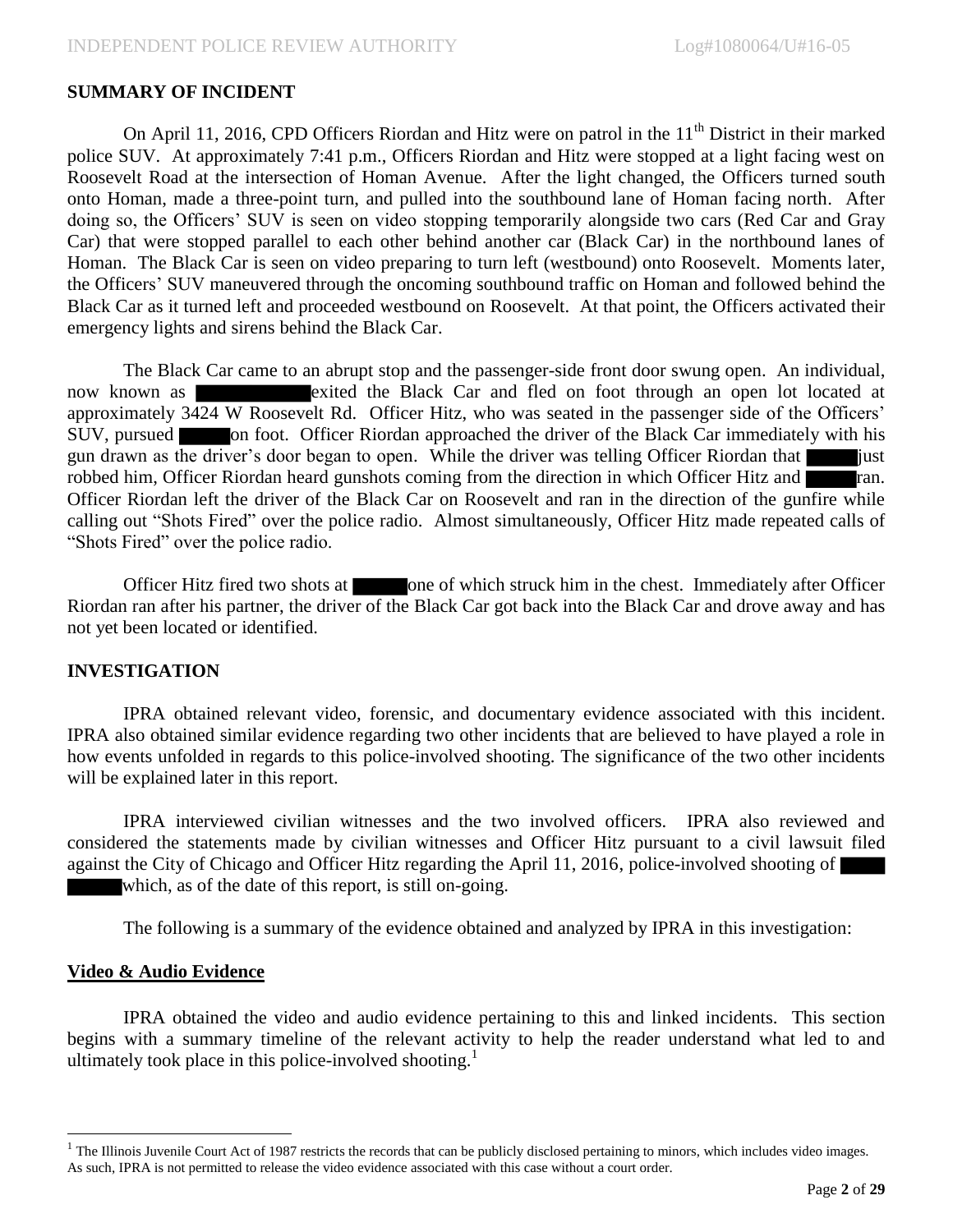# **Audio/Video Evidence Timeline**

#### **Timeline - Audio Dispatch (Beginning to Foot Pursuit)**

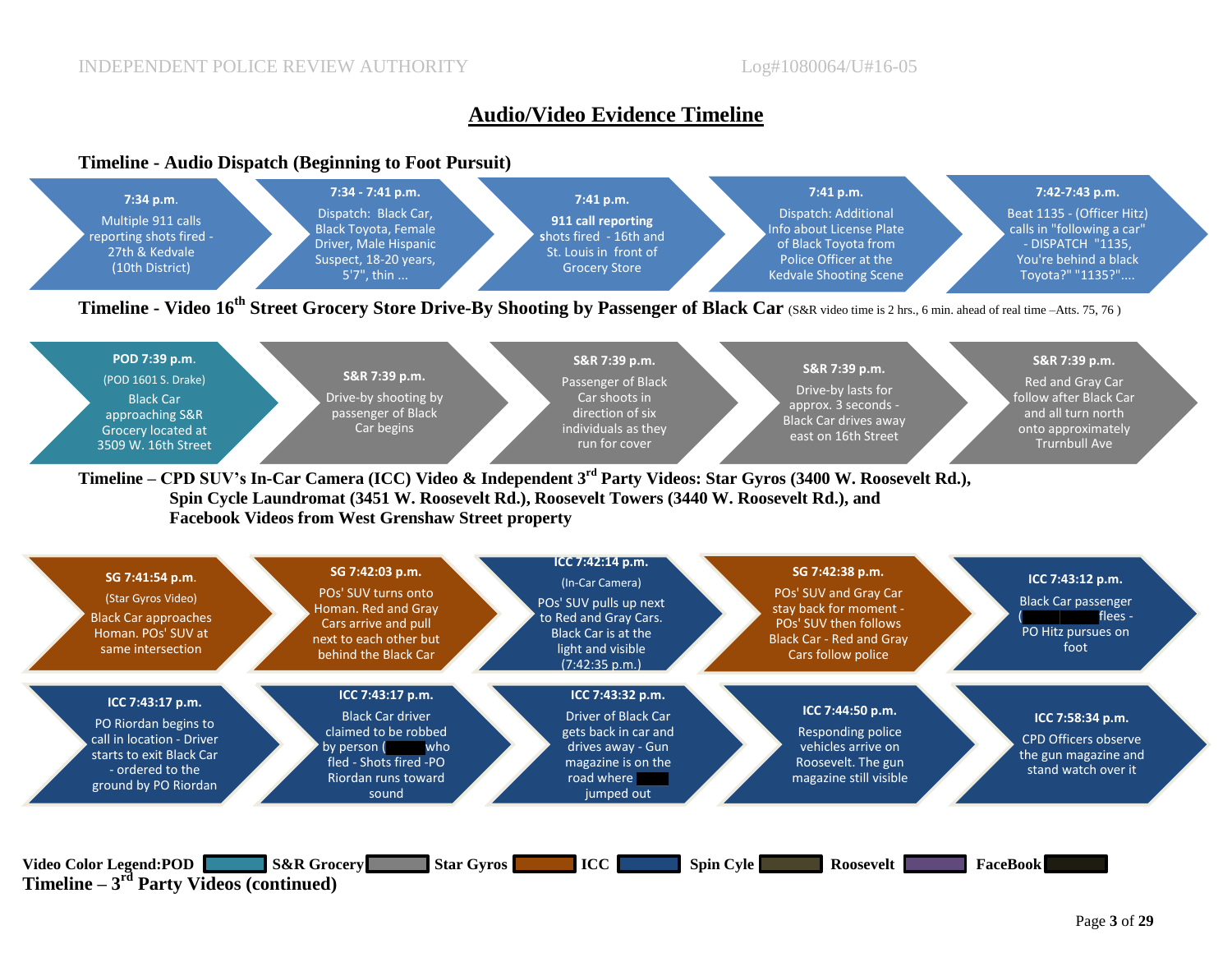$\blacksquare$ 

| $^{\sim}$ 7:43 p.m.<br><b>Spin Cyle Laundromat</b>                                                                                              | $\gamma$ .43 p.m. plus<br><b>Roosevelt Tower Video</b>                                                                          | <b>Post Shooting</b><br><b>FaceBook Posted Videos</b>                                                                                                                  |
|-------------------------------------------------------------------------------------------------------------------------------------------------|---------------------------------------------------------------------------------------------------------------------------------|------------------------------------------------------------------------------------------------------------------------------------------------------------------------|
| Distance view of Officers pulling over Black Car,<br>fleeing, Officer in pursuit, Red and Gray Cars<br>seen driving by as Black Car pulled over | Alley view captures fleeing and pursuing PO<br>Hitz - Later, PO Riordan is seen running into the<br>area where and PO Hitz went | on the ground on the north<br><b>Shows</b><br>side of the fence - Fabric from<br>pant leg is<br>still attached to the fence leading to where<br>is lying on the ground |

# **Timeline - Audio from In-Car Camera - Officer Hitz and Officer Riordan (Traffic Stop until just after the OIS)**

| <b>Approximate Time and Event</b>                                                                      | <b>Officer Hitz</b><br><b>Officer Riordan</b>                                                                                                                                                                                                                                                                                                                                                                                                                                                                                                                                                                                                                                                                       |                                                                                                                                                                                                                            |
|--------------------------------------------------------------------------------------------------------|---------------------------------------------------------------------------------------------------------------------------------------------------------------------------------------------------------------------------------------------------------------------------------------------------------------------------------------------------------------------------------------------------------------------------------------------------------------------------------------------------------------------------------------------------------------------------------------------------------------------------------------------------------------------------------------------------------------------|----------------------------------------------------------------------------------------------------------------------------------------------------------------------------------------------------------------------------|
| 7:43:14-7:43:17<br>runs from passenger<br>п<br>side (PO Hitz)<br>Traffic Stop Begins (PO Riordan)<br>п | "They're bailing, they're bailing, they're bailing, one (inaudible),<br>one (inaudible)."<br>Followed by the sound of PO Hitz running                                                                                                                                                                                                                                                                                                                                                                                                                                                                                                                                                                               | "1135 Northbound Roosevelt."                                                                                                                                                                                               |
| $7:43:17 - 7:43:23$<br>Driver begins to exit (PO Riordan)                                              | Foot chase continues                                                                                                                                                                                                                                                                                                                                                                                                                                                                                                                                                                                                                                                                                                | "Get on the fucking ground."<br>Weapon drawn and pointed. Driver responds, "What did I do?"<br>"Get on the ground. Get out of the car. Get out of the car."                                                                |
| 7:43:23 -7:43:26<br>Foot chase continues (PO Hitz)<br>Traffic stop continues (PO Riordan)              | "He's going westbound (indecipherable) north alley."<br>Note: the OEMC police transmission picks up PO Hitz saying,<br>"He's going westbound off of Roosevelt. North alley,"<br>before that transmission cuts out.<br>Followed by the sound of PO Hitz running                                                                                                                                                                                                                                                                                                                                                                                                                                                      | "Anyone else in there? Step back here."<br>Driver Responds "No Sir." while exiting the Black Car. Driver<br>continues to talk saying, "He just robbed me, sir," while<br>motioning in the direction of the passenger side. |
| $7:43:26 - 7:43:30$<br>Foot chase (PO Hitz)<br>Traffic stop continues (PO Riordan)                     | PO Hitz is heard but his words are difficult to decipher on the ICC. He<br>makes possibly three or four statements. PO Hitz' voice continues to<br>grow louder during this 3-4 second period.<br>Note: the OEMC police transmissions pick up what is most likely PO<br>Hitz first statement of the three or four, which is,<br>"He's stuck on the fence,"<br>before that transmission cuts out.<br>Note: In PO Hitz' deposition, he stated that he couldn't tell if he said<br>"stuck on" or "going over" the fence. PO Hitz agreed that it was his<br>first statement when he was entering the carport area and that the<br>statements that followed were: "Stop right there" and "Show me your<br>fucking hands." | "Ok, ok, sorry for scaring you."<br>PO Riordan reholsters his weapon. Driver twice again says, "He<br>just robbed me." PO Riordan continues to interact with the driver<br>as part of the traffic stop.                    |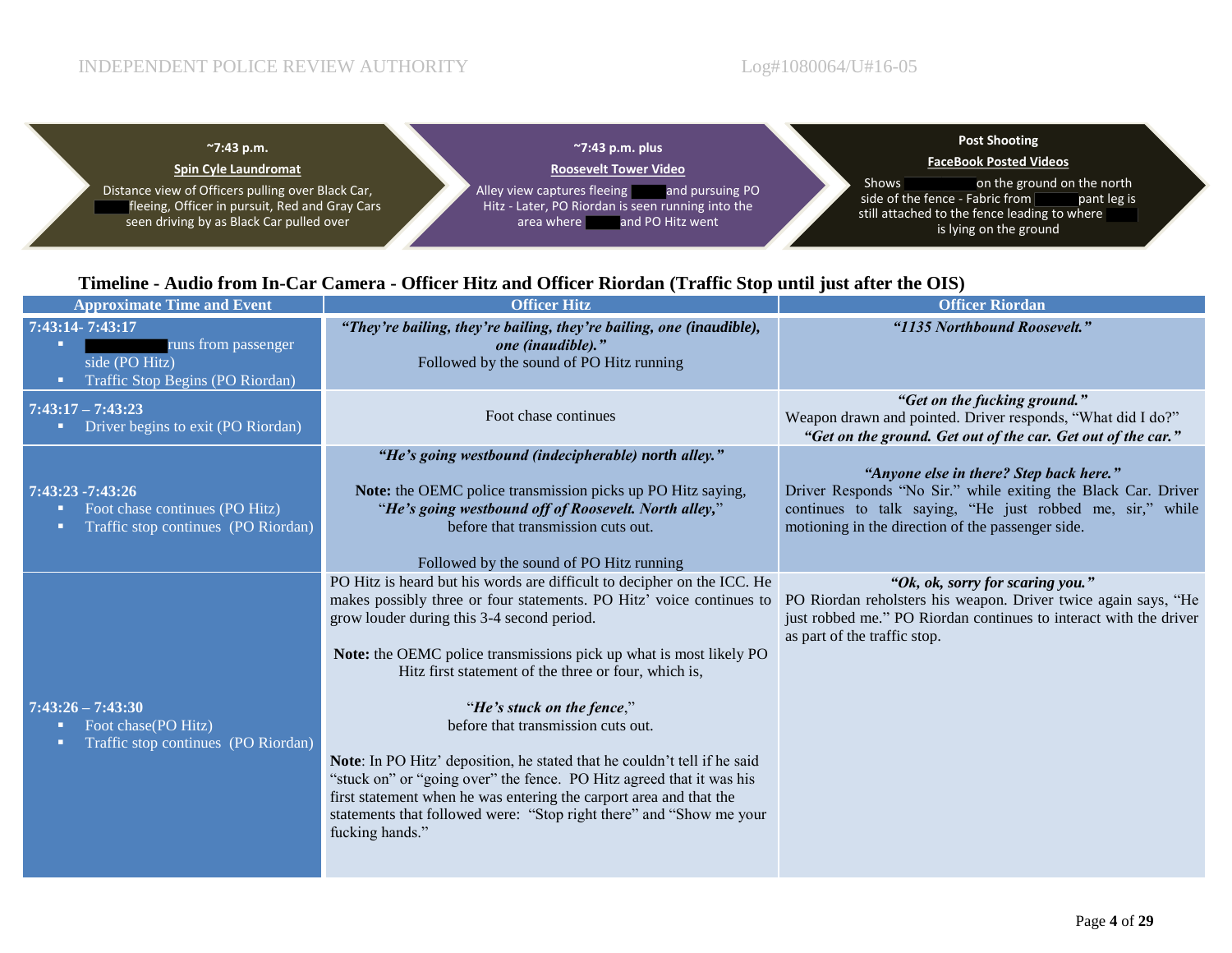| <b>Approximate Time and Event</b>          | <b>Officer Hitz</b>                                                                                                                                                    | <b>Officer Riordan</b>                                                                                                                                                                                                                                                                                                                |
|--------------------------------------------|------------------------------------------------------------------------------------------------------------------------------------------------------------------------|---------------------------------------------------------------------------------------------------------------------------------------------------------------------------------------------------------------------------------------------------------------------------------------------------------------------------------------|
| 7:43:30<br>Shots fired by PO Hitz<br>п.    | Sound of gunfire                                                                                                                                                       | PO Riordan unholsters his weapon in response to the sound of<br>gunfire and starts to run in the same direction and PO Hitz<br>went initially. The driver of the Black Car was left unattended on<br>Roosevelt.<br>"Shots fired"                                                                                                      |
| 7:43:33<br>Post shots fired activity<br>п, | "Shots fired, shots fired, shots fired."<br>A different voice is heard on the feed from PO Hitz ICC audio<br>immediately following the shots. The voice is most likely | PO Riordan's ICC microphone is no longer picking up any audio<br>after he runs in the direction of the gunfire. (Note: All quotes<br>attributed to PO Riordan after this point come from the audio feed<br>from PO Hitz' ICC microphone.)                                                                                             |
|                                            | says, "I'm hurt."                                                                                                                                                      |                                                                                                                                                                                                                                                                                                                                       |
| 7:43:36                                    | "Shots fired by police."                                                                                                                                               | Driver of the Black Car got back into the car and drove away.                                                                                                                                                                                                                                                                         |
| 7:43:45-7:43:52                            | "Fuck." "What the fuck."                                                                                                                                               | PO Riordan is heard shouting<br>"Show me your fucking hands."<br>PO Riordan may have also been calling out information on his<br>police radio but it was indecipherable.                                                                                                                                                              |
| $7:43:53 - 7:44:08$                        | PO Hitz is not heard saying anything during this period.                                                                                                               | PO Riordan yells<br>"Show me your hands, Show me your hands."<br>People are heard yelling something from a distance.<br>"Get back inside, get back inside."<br>Additional words are being said by the people in the distance but<br>they are indecipherable. PO Riordan also says some other words,<br>which are also indecipherable. |
|                                            | "One (indecipherable). One in custody. Weapon recovered"                                                                                                               |                                                                                                                                                                                                                                                                                                                                       |
| $7:44:11 - 7:44:18$                        | Note: the OEMC dispatch operator asks Beat 1135, "Is this from the<br>black Toyota and do you have anyone in custody?"                                                 | "EMS Rolling"                                                                                                                                                                                                                                                                                                                         |
|                                            | PO Hitz responds on the police radio by saying,<br>"One, yes, one in custody. Weapon recovered."                                                                       |                                                                                                                                                                                                                                                                                                                                       |
| $7:44:19 - 7:44:27$                        | "EMS rolling. We need EMS rolling, now."                                                                                                                               | "Don't move your (indecipherable)" "I can't see<br>(indecipherable)."                                                                                                                                                                                                                                                                 |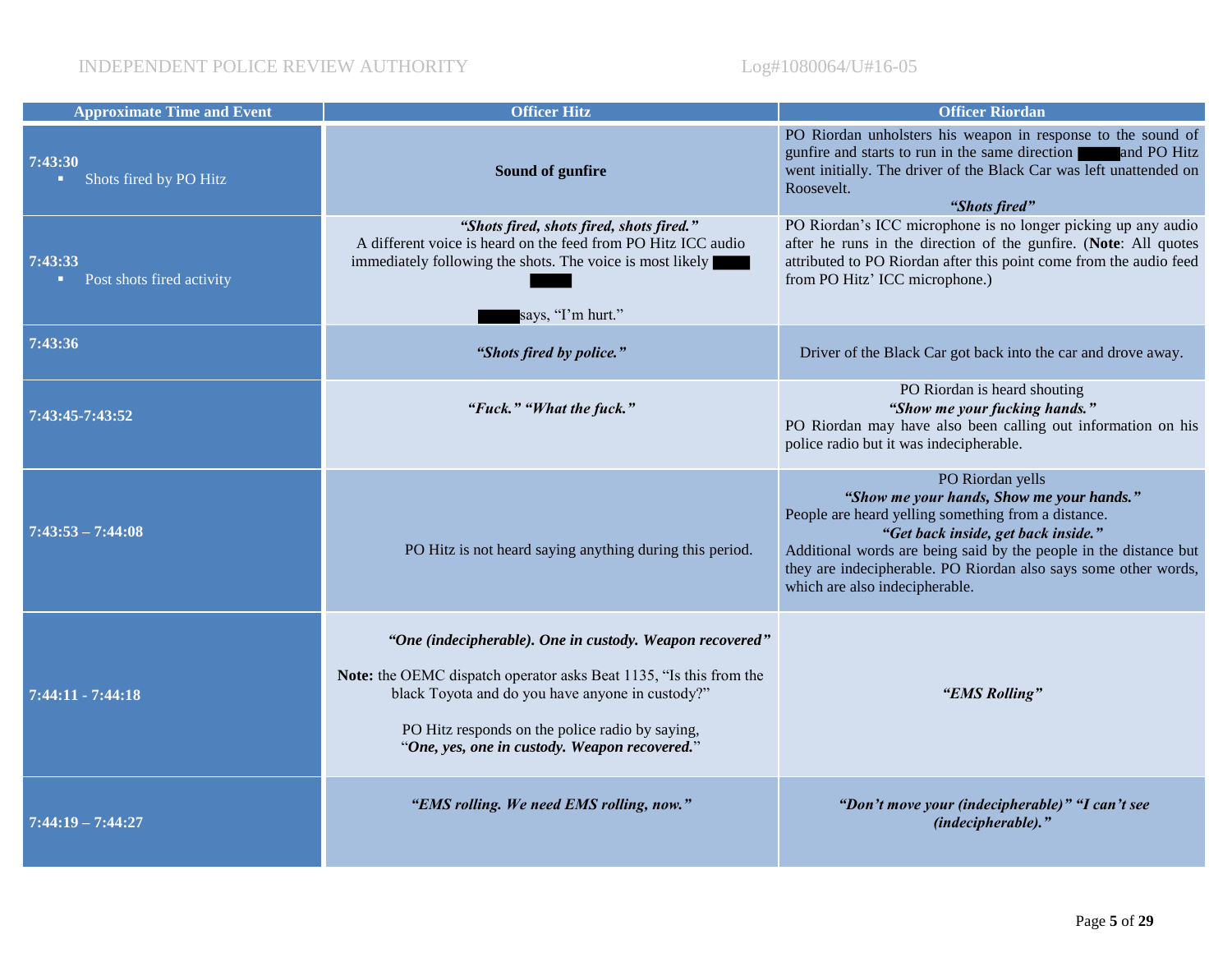| <b>Approximate Time and Event</b> | <b>Officer Hitz</b>                                                                                                                                                                                                            | <b>Officer Riordan</b>                                                                                                                                                                                              |  |
|-----------------------------------|--------------------------------------------------------------------------------------------------------------------------------------------------------------------------------------------------------------------------------|---------------------------------------------------------------------------------------------------------------------------------------------------------------------------------------------------------------------|--|
| $7:44:28 - 7:44:45$               | Nothing decipherable from PO Hitz or PO Riordan is picked up on audio during this period. Police radio information is faint in the audio.<br>It sounds like dispatch is directing other officers to the location of the scene. |                                                                                                                                                                                                                     |  |
| $7:44:46 - 7:44:48$               | PO Hitz says loudly<br>"North Alley, North Alley"                                                                                                                                                                              | Note: the OEMC police transmissions pick up what is most likely<br>PO Riordan saying,<br>"Alley, north of Roosevelt. Middle of the block,"<br>which is heard before PO Hitz calls out, North Alley, North<br>Alley" |  |
| $7:44:48 - 7:45:11$               | Nothing decipherable from PO Hitz or PO Riordan is picked up on audio during this period. Police vehicles are seen arriving on Roosevelt<br>and into view on the ICC video.                                                    |                                                                                                                                                                                                                     |  |
| $7:45:12 - 7:45:30$               | "We need EMS. (Indecipherable) We need EMS."<br>" $Tm$ fine."                                                                                                                                                                  | Nothing from PO Riordan is picked up on audio                                                                                                                                                                       |  |
| $7:45:31 - 7:45:51$               | Nothing decipherable from PO Hitz or PO Riordan is picked up on audio during this period.                                                                                                                                      |                                                                                                                                                                                                                     |  |
| 7:45:52                           | Unknown Officer - "You alright?<br>PO Hitz - "Yeah."<br>Unknown Officer - "Did he shoot at you?"<br>PO Hitz - "He pointed his weapon at me."                                                                                   |                                                                                                                                                                                                                     |  |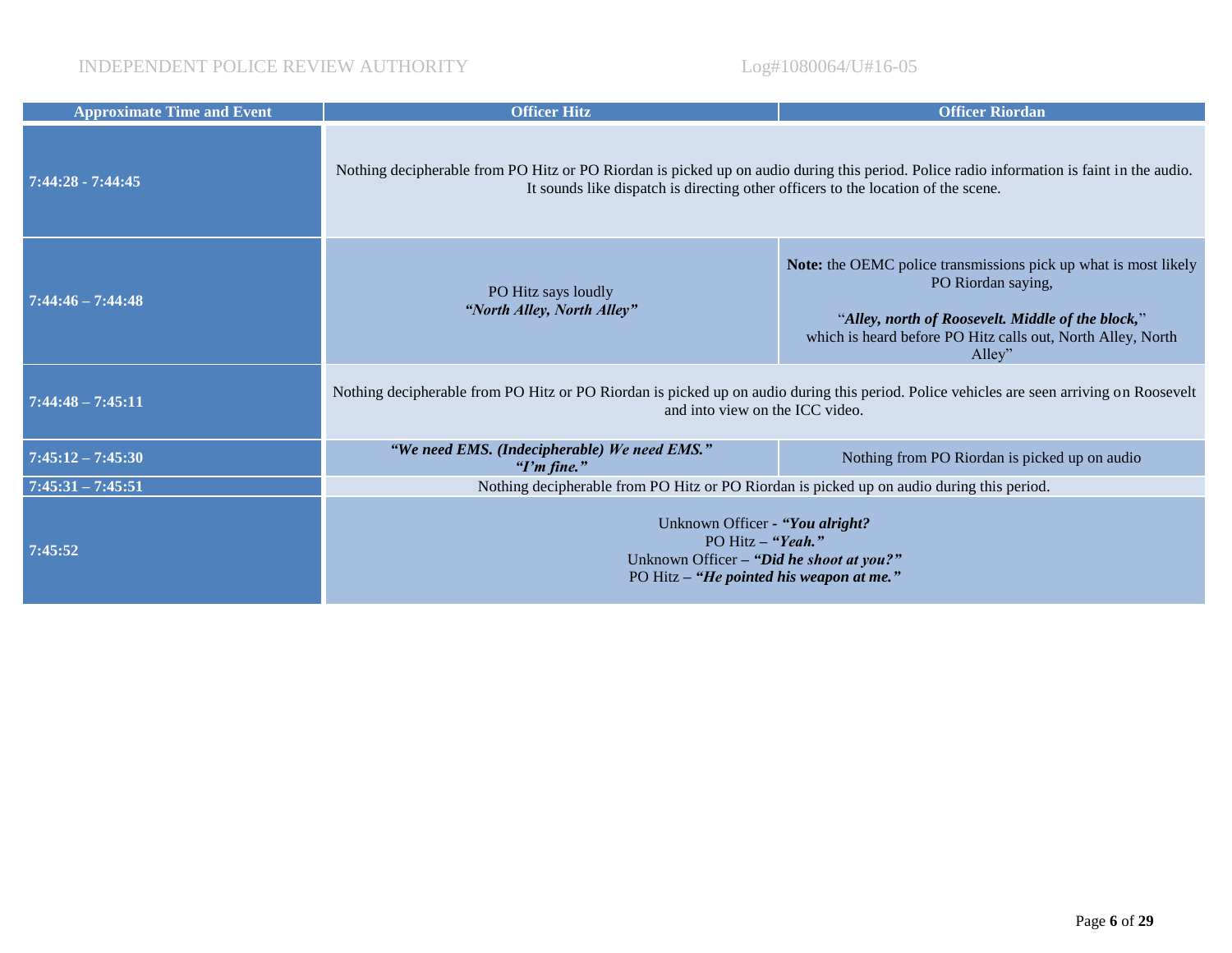**OEMC audio transmissions** and **PCAD reports** (911 Calls and Police Radio information) from April 11, 2016, pertaining to the officer-involved shooting (OIS) of in the backyard of W. Grenshaw St., the drive-by shooting in front of S&R Grocery Store at 3509 W.  $16^{th}$  St., and the shooting at 2803 S. Kedvale Ave.<sup>2</sup> on April 11, 2016, were requested, acquired, and reviewed by IPRA. Other than the initial call involving the shooting at 2803 S. Kedvale and officers being told to be on the lookout for a black car, which was subsequently updated to a black Toyota, IPRA did not find anything during the investigation to suggest that had anything to do with the shooting at that location.

Additional Relevant 911 Calls and Police Communications

| 11-Apr-16/19:40:55 $(7:40:55 p.m.)$         | Approximately 10 shots fired in front of grocery store<br>$(911$ Caller -                                                                                                                                                                                   |
|---------------------------------------------|-------------------------------------------------------------------------------------------------------------------------------------------------------------------------------------------------------------------------------------------------------------|
| 11-Apr-16/19:43:11 (7:43:11 p.m.)           | <b>Beat 1135 – TS (Traffic Stop)</b>                                                                                                                                                                                                                        |
| 11-Apr-16/19:43:36 $(7:43:36 \text{ p.m.})$ | <b>Shots Fired By the Police</b>                                                                                                                                                                                                                            |
| 11-Apr-16/19:44:13 (7:44:13 p.m.)           | One in Custody – Weapon Recovered                                                                                                                                                                                                                           |
| 11-Apr-16/20:03:02 (8:03:02 p.m.)           | 10 mins ago heard shots fired – bullet hole in the glass and bullet on<br>the ground - When the caller was asked if she knew who the shooter<br>was, the caller stated, "I don't know. The guys said the police got<br>them"<br>$(911$ Caller – S&R Grocery |

(Atts. 35-40, 45, 64-66, 97-98, 107-108, 122-140, 183, 207-221, 236-237)

The **store surveillance video** from **S&R Grocery and Dollar Plus**, located at 3509 W. 16<sup>th</sup> St., shows images from the drive-by shooting. The Black Car is seen approaching and driving past the grocery store while the passenger fires a gun multiple times at individuals standing outside the store at the time. The arm of the shooter is seen extended from the open window of the passenger side. Several pinpoints of light are seen coming from the gun held by the passenger of the Black Car. As this happens, the individuals who were standing outside the store flee in different directions as the shooting takes place. No one appears to be struck by any of the bullets. After the Black Car drives away, a gray-colored car (Gray Car) that was parked facing the grocery store in a vacant lot and a red-colored car that was parked across the street from the store on St. Louis Ave. follow after the Black Car in an apparent pursuit. All three cars (Black, Red, and Gray) are seen turning left at or about Trumbull or Homan. An independent copy of this surveillance video was obtained by IPRA with the assistance of the FBI. (Atts. 60, 85, 86)

The **video** from **OEMC POD #450**, located at 1610 S. Drake Ave., captures a section of the Black Car at approximately 7:39 p.m., just prior to the start of the drive-by shooting. The camera is on a timed rotation and was not faced toward the grocery store when the shooting took place. Images from the video show people running in various directions following the drive-by shooting. A Gray Car is seen from the beginning of the recording parked in an open lot across from S&R Grocery. After the POD camera comes back around and is pointed in the direction of S&R Grocery and east down  $16<sup>th</sup>$  Street the video captures the Black Car as it travels eastbound on  $16<sup>th</sup>$  Street away from S&R Grocery. The Gray Car is seen departing from the open lot and driving in the same direction as the Black Car. Just before the POD camera rotates again, the Black Car is seen turning

l <sup>2</sup> Originally identified by a 911 call as  $27<sup>th</sup>$  and Kedvale, which was initially broadcasted that way on the police radio by the dispatch operator.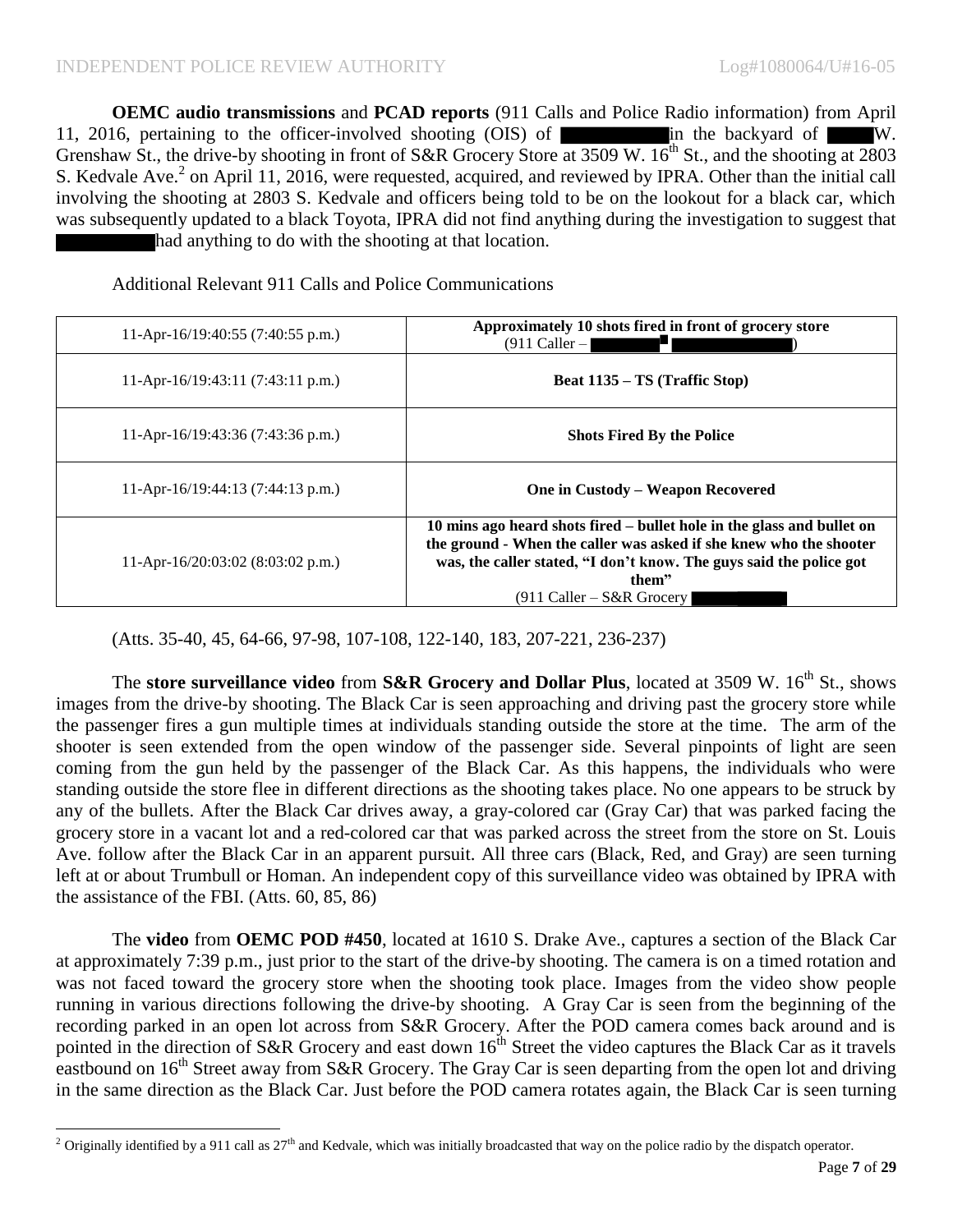left (northbound) at approximately Trumbull Avenue with the Gray Car apparently following after it. The next time the Gray Car is seen again is at 7:46 p.m. when it returns and parks in the same open lot location across from S&R Grocery. (Att. 84)

The **In-Car Camera (ICC) video** from the **marked CPD SUV** driven by Officer Jeffery Riordan and Sean Hitz, **Beat 1135,** shows the activity of the officers from the time they initially turn left from Roosevelt, briefly drive southbound on Homan and begin their traffic stop of the Black Car. The video captures the police vehicle's three-point turnaround on Homan, and their vehicle as it is positioned in the southbound lane of Homan alongside the Red Car. The Gray Car, which was stopped parallel to the Red Car on Homan, is only briefly visible on the ICC. The video then shows the officers' vehicle maneuver around oncoming traffic on Homan as it follows after and ultimately pulls over the Black Car. The ICC audio comes on just prior to when exits the passenger door of the Black Car and runs in a northerly direction. Key aspects of what is shown and heard as part of the ICC video are shown in the visual timeline above. (Atts. 87, 88)

The **FBI** provided **frame-by-frame** and **enhanced still photographs** from the ICC video of Officers' police vehicle (Beat 1135) at the request of IPRA. IPRA made that request as part of its effort to identify the license plate numbers of the Black, Red, and Gray Cars and to attempt to get a better view of as he as he fled from the passenger side of the Black Car. The photographs helped in slowing down the movements of the vehicles and **but** as the result of the pixilation that occurred in slowing down and/or enhancing the images, they were not reliable or clear enough to determine license plate information or whether there was anything in hands as he exited the Black Car. (Atts. 184, 185)

The **store surveillance video** from **Star Gyros**, located at 3400 W. Roosevelt Rd., shows the Black Car as it comes to a stop at the intersection of Homan and Roosevelt. The Officers' marked SUV is visible, stopped at the light in a westbound lane on Roosevelt. When the light changes, the Officers' SUV begins to move into the intersection and into the left-turning lane on Roosevelt in preparation for turning onto Homan. The Officers' SUV is seen making this move from the center lane Roosevelt, which indicates that their decision to turn onto Homan was not their original plan. As the Officers' SUV is waiting to turn, the Red and Gray Cars arrive at the light on Homan. The Gray Car pulls up alongside the Red Car, but at a somewhat atypical distance from the Black Car. After the Officers' SUV turns left onto Homan and begins to drive southbound, it is seen making a three-point turn and pulling next to the Red Car. The Officers' SUV is facing north and is in the lane of the oncoming southbound traffic on Homan. The Black Car is seen pulling into the intersection preparing to turn left onto Roosevelt. The Red Car is seen pulling up somewhat behind the Black Car as if it is preparing to make the same turn. The Officers' SUV and the Gray Car stay back momentarily before the Officers' SUV follows after the Black Car. The Red and Gray Cars are then seen maneuvering through traffic to follow in the direction of the Officers' SUV onto Roosevelt. (Atts. 12, 16, 91)

The **store surveillance video** from **Spin Cycle Laundromat**, located at 3451 W. Roosevelt Rd., shows the incident from across the street (south side of Roosevelt) and west of where the Black Car is pulled over by Officers Riordan and Hitz. Distant images of fleeing and Officer Hitz pursuing on foot are visible. The images of individuals in the video are not clear. The video also captures the Red and Gray Cars as they drive west on Roosevelt just after the Black Car is pulled over. Shortly thereafter, Officer Riordan is seen running in the same direction as and Officer Hitz. The video then shows the Black Car leaving the scene. As the video continues, it shows responding officers arriving on Roosevelt in various police vehicles. (Atts. 12, 15, 94)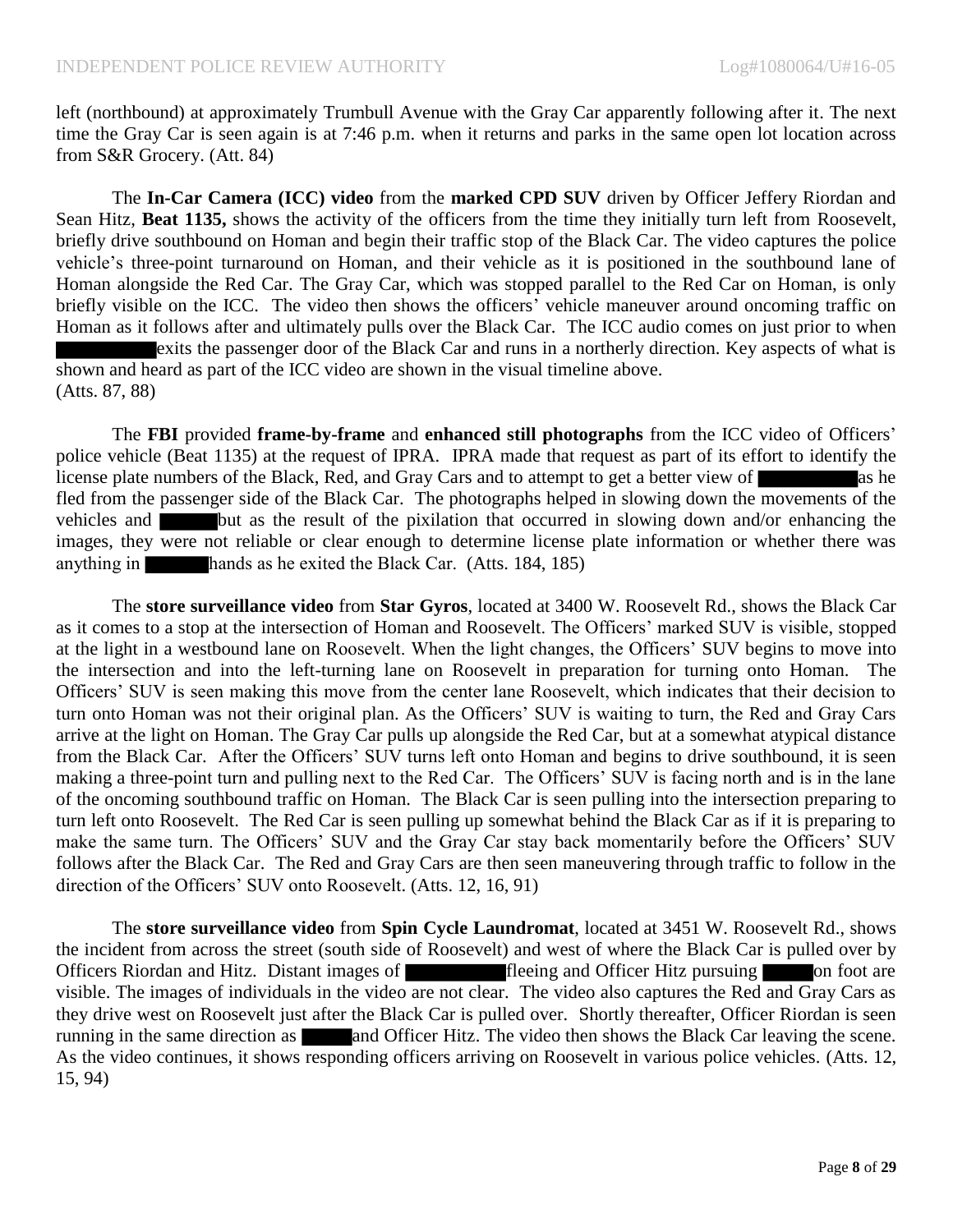$\overline{\phantom{a}}$ 

#### The **surveillance video** from **Roosevelt Towers Senior Residence,** 3440 W. Roosevelt, shows:

| Time <sup>3</sup>  |                                                                                                     | <b>Officer Hitz</b>                                                                                           | <b>Officer Riordan</b>                                                    |
|--------------------|-----------------------------------------------------------------------------------------------------|---------------------------------------------------------------------------------------------------------------|---------------------------------------------------------------------------|
| 19:43:09           | Runs into the alley                                                                                 | Not Visible                                                                                                   | Not Visible                                                               |
| 19:43:11           | Enters the rear area of WW<br>Grenshaw                                                              | Not Visible                                                                                                   | Not Visible                                                               |
| 19:43:12           | Faint image/movement seen at or<br>about the location of the fence                                  | Runs into the alley                                                                                           | Not Visible                                                               |
| 19:43:13           | Faint image/movement seen at or<br>about the location of the fence                                  | In the alley                                                                                                  | Not Visible                                                               |
| 19:43:14           | Faint image/movement still visible at<br>or about the location of the fence                         | In the alley $-$ possibly on the radio                                                                        | Not Visible                                                               |
| 19:43:14-15        | Not Visible                                                                                         | Into area of W Grenshaw -<br>angling into the area while running<br>and possibly on the radio                 | Not Visible                                                               |
| 19:43:16           | Faint image/movement is seen again<br>- appears to rise up at or about the<br>location of the fence | Not Visible                                                                                                   | Not Visible                                                               |
| 19:43:19-20        | Not Visible                                                                                         | Movement visible, possibly head of<br>PO Hitz on east side of north/south<br>wooden fence of W. Grenshaw      | Not Visible                                                               |
| 19:43:29           | Not Visible                                                                                         | Not Visible                                                                                                   | Runs into the alley                                                       |
| 19:43:32-37        | Not Visible                                                                                         | Not Visible                                                                                                   | Enters the rear area of<br>W<br>Grenshaw                                  |
| 19:43:38-43        | Not Visible                                                                                         | Movement of head moving<br>backwards toward the alley then<br>forward again                                   | Same basic motions as PO Hitz                                             |
| $19:43:59 - 44:01$ | Not Visible                                                                                         | Not Visible                                                                                                   | Backs into alley with gun still<br>extended in direction of W<br>Grenshaw |
| 19:44:21-26        | Not Visible                                                                                         | Backs into alley with gun still<br>extended in direction of W<br>Grenshaw                                     | Not Visible                                                               |
| 19:44:30-52        | Not Visible                                                                                         | Backs into alley with gun still<br>extended in direction of W<br>Grenshaw - Appears to motion with<br>his arm | Not Visible                                                               |
| $19:44:58 - 45:07$ | Not Visible                                                                                         | Backs into the alley again and<br>motions with his arm - flashing lights<br>and responding officers arriving  | Not Visible                                                               |

This video continues by showing additional responding officers and activity taking place in the alley and in the vicinity of W. Grenshaw St. (Atts. 12, 13, 93, 151)

 $3$  Time is approximately 12 seconds slower than that displayed by the ICC. The ICC appears to be close to the times listed on OEMC Event Query Documents. (Att. 35)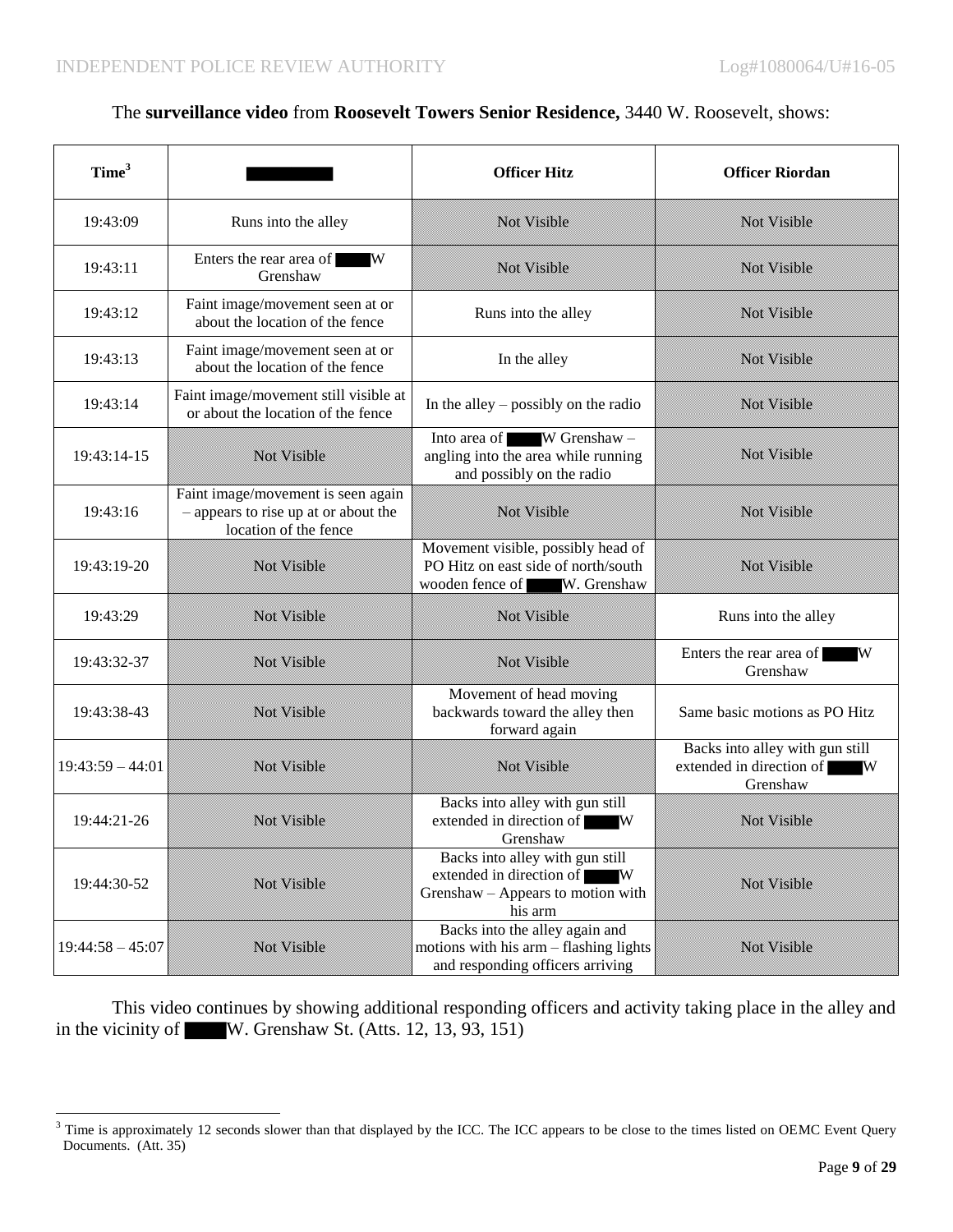The **videos** from **Facebook** and excerpts from related videos from the **Chicago Tribune** show on the ground in the backyard of W. Grenshaw St. The video captures activity after was shot. is in close proximity to the fence. Fabric from pant leg is seen leading from the top of the fence to where is lying. Police and EMS personnel are seen around and the scene. (Atts. 17, 89-90, 278)

The **video** from **Rachel's Learning Center**, 3434 W. Roosevelt Rd., captures officers walking in the alley at scene of the incident and police vehicles with emergency lights activated. (Atts. 12, 14, 92, 277)

#### **Additional Information – Other Videos**

**OEMC POD cameras 001, 163, 494, 648, 836, 5076, 5090, 5095, 5140, 5141, and 5155** were also requested and acquired by IPRA. Those cameras did not provide any video footage that was determined to be of evidentiary value by IPRA in this investigation. (Atts. 83, 84, 114, 116, 118, 120, 121, 244)

**OEMC POD 450** on June 16, 2016 – IPRA investigator seen at a distance on the camera as he approached and attempted to obtain information from person in the possible Gray Car. (Att. 243)

**Surveillance video** from **Osama Food Store**, located at 1308 S. Central Park, for April 11, 2016, did not provide any video footage that was determined to be of evidentiary value by IPRA in this investigation. (Atts. 83, 84)

**Surveillance video** from **Dvorak Technology Academy**, located at 3615 W. 16<sup>th</sup> St., for April 11, 2016, did not provide any video footage that was determined to be of evidentiary value by IPRA in this investigation. (Att. 118)

**Other In-Car Cameras** – Beats 1106, 1111, 1123, 1124A, 1133, 1135A, 1143 - for April 11, 2016, did not provide any known video footage of evidentiary value in this investigation. (Atts. 246, 247, 248, 249, 250, 251, 252)

#### **Civilian Witnesses**

# Initial Information Obtained

**IPRA canvassed** the area **on April 11, 2016**, for potential witnesses but did not locate anyone who reported witnessing the actual shooting. IPRA made attempts to reach people at addresses other than the ones listed below, but either no one answered or the property appeared to be abandoned. The following is a brief summary of the information obtained during the canvass. (Att. 7)

# **April 11, 2016 Canvass**

- **at said that she heard two or three shots and said that she heard two or three shots and said that she heard two or three shots and said that she heard two or three shots and she heard two or three shots and she heard two** someone say, "Put your hands up." told IPRA that she did not want to be involved in the case.
- a said that he heard two said that he heard two said that he heard two said that he heard two said that he heard two said that he heard two said that he heard two said that he heard two said that he heard two said that he gunshots. IPRA investigators left their card for his parents and told  $\blacksquare$  that they would like to speak to him but need one of his parents present.
- at , said that she was not at home at the time of the incident. However, her 14-year-old daughter, heard running and 3 or 4 gunshots.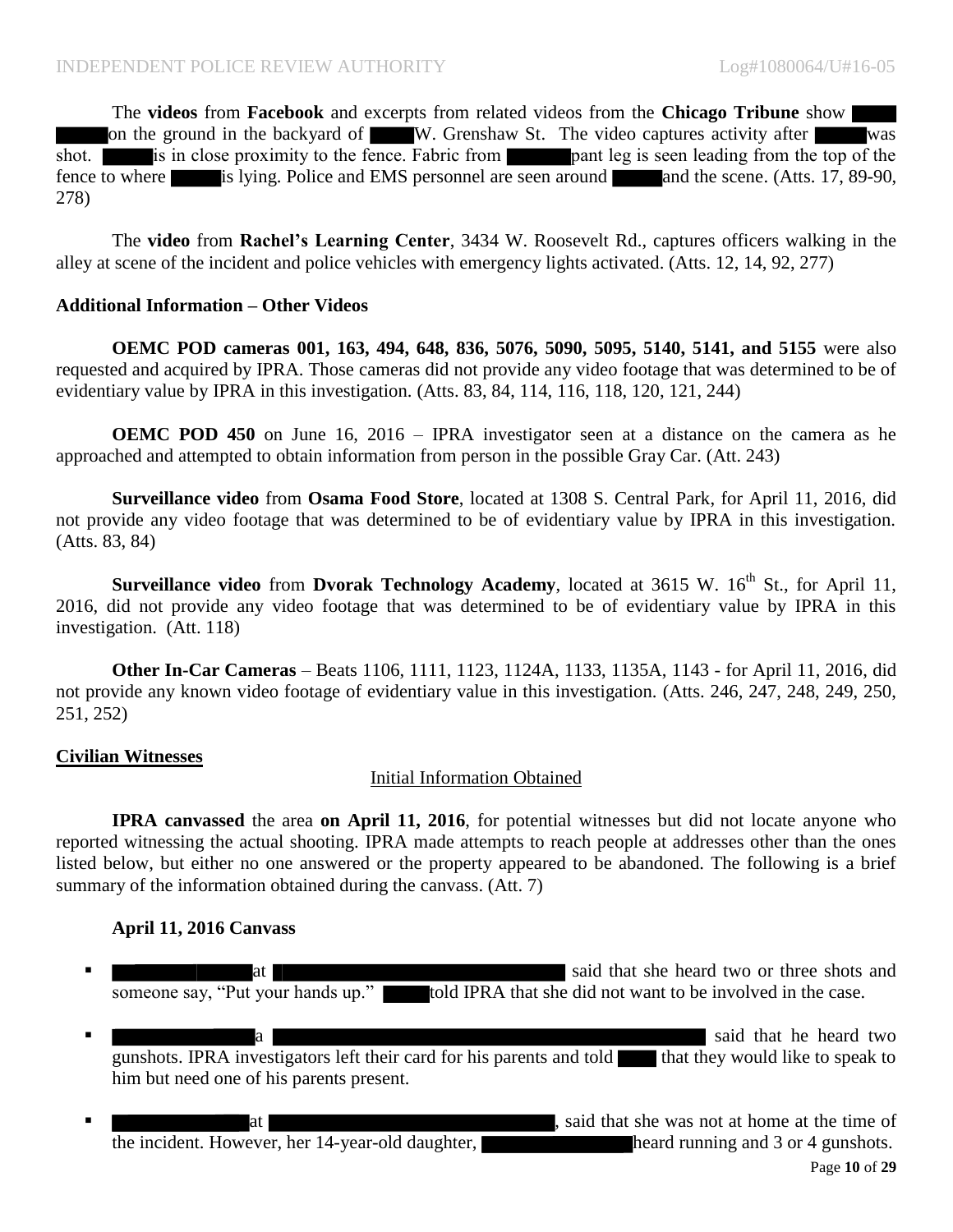- a 13-year-old, at , said he heard someone say, "Stop right there!" followed by the sound of two gunshots.  $\Box$  said that is the nickname of the person who was shot by police. He knew him only by that nickname and estimated that was 19 years old. provided the name of his mother, and her phone number.
- A **black female** at , who declined to provide her name, said that she had no knowledge of the police-involved shooting.
- A **black male** at who declined to provide his name, said that he heard two gunshots and nothing else.
- at a control did not hear or see anything.
- an employee at the Roosevelt Tower Senior Residence, located at 3440 W. Roosevelt Rd., told IPRA that none of the residents reported or complained about hearing gunshots. provided the contact information of her manager so that IPRA could obtain video from their surveillance cameras.

**IPRA** also **made numerous other attempts to locate** and **speak to potential witnesses** with limited success. The following is a summary of the information IPRA obtained during these efforts.

#### Interview Attempts

- On April 12, 2016, IPRA attempted to conduct another canvass and potential follow-up but were unable to do either because of the presence of protesters. (Att. 9)
- On April 12, 2016, IPRA spoke by phone with who lives at W. Grenshaw St., said that she was not home at the time of the shooting but her children, and were. During the phone conversation, asked and what they heard or saw, and said he heard someone yell, "Stop right there!" before he heard two gunshots. According to heard the gunshots but did not hear any voices. make her children available for an interview with IPRA because she did not want them involved. (Att. 8)
- On April 13, 2016, IPRA spoke to the **mother of during a personal visit at W.** Grenshaw St., Apartment #2. neither she nor her son were home at the time of the April 11, 2016, police-involved shooting. She also declined to say whether video-recorded any part of the shooting. (Att. 10)
- On April 13, 2016, IPRA attempted to speak to an individual by the name of but was unsuccessful. This was a follow-up to information provided to IPRA by CPD on April 11, 2016. CPD reported that this person talked to them during a canvass they did at W. Grenshaw St. This person reported that her name was  $\qquad$  and that she lived on the  $3<sup>rd</sup>$  floor. Identifiers provided to IPRA by CPD included that she is a 24-year-old, black female. According to CPD, this individual told CPD detectives that she was home and heard the gunshots. In response, she directed her five children to get on the floor before she walked out her back door to see what happened. This individual stated that when she was outside she saw two officers and that one of them directed her to stay indoors. This individual did not mention video recording any of the incident or knowing who did. When IPRA called the number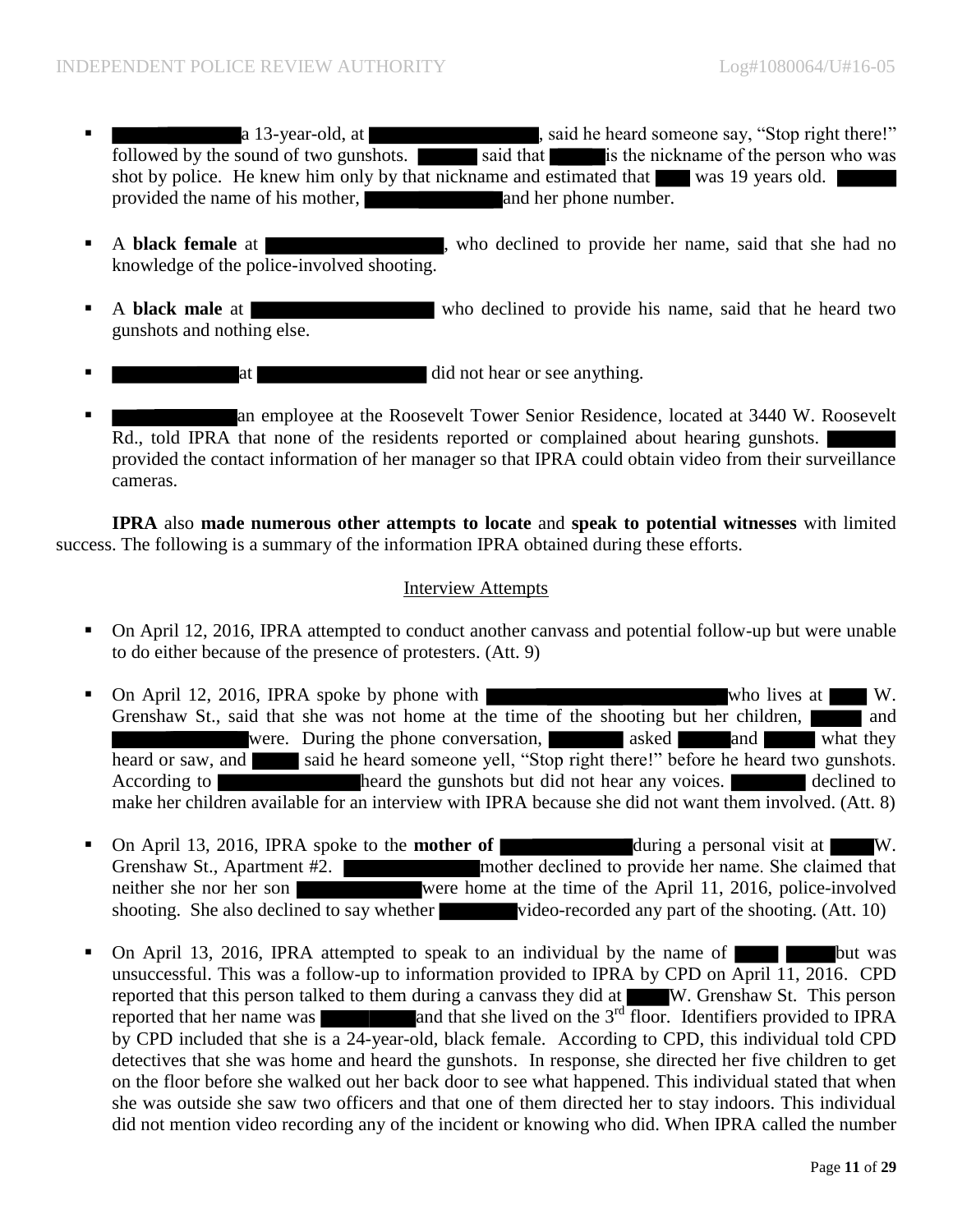provided for this individual by CPD, the recording said it was no longer in service or disconnected. IPRA sent a letter addressed to the person at this address, but no one replied. IPRA believes this may be since **provided similar information during an interview with the FBI** and during her deposition. (Atts. 68, 69)

- On May 2, 2016, **IPRA** sent a **letter to nother.** As part of that letter, IPRA asked her to contact them if she had any information relevant to the investigation. Communication related to potential witnesses was provided to IPRA by attorney, produced one witness, who was willing to be interviewed. According to was not willing to be interviewed by IPRA alone. In order to facilitate this interview, IPRA coordinated the assistance of the FBI. The information provided during interview with the FBI will be discussed later in this report. (Att. 152)
- On multiple dates in 2016 & 2017, **IPRA attempted to locate** the **driver of the Black Car** that was in when he ran from the police on April 11, 2016, and the **drivers and/or passengers** who were in the **Red** and **Gray Cars** that pursued the Black Car following the drive-by shooting at S&R Grocery Store. IPRA enlisted the assistance of the FBI in some of those efforts, but neither entities were successful in finding any of those individuals. IPRA continued to monitor CPD's effort to locate the driver of the Black Car, but as of the date of this report, neither IPRA nor CPD have located him. (Atts. 150, 189, 199, 243, 275, 276, 331, 332)

#### Interviews & Civil Depositions

Police-Involved Shooting of

On April 20, 2016, as the administrator of the estate of **filed** a **federal civil lawsuit (16 C against the City of Chicago and the two officers** in the April 11, 2016, policeinvolved shooting of When the lawsuit was initially filed, it did not include the specific names of the officers. At a later date, the plaintiffs amended their lawsuit to include them. (Atts. 167, 169)

was **interviewed** on June 13, 2016, by the FBI **as a witness** to the April 11, 2016, police-involved shooting of **A** representative from IPRA and Attorney who represents the estate of were present during the interview. did not witness the policeinvolved shooting of **but she heard two gunshots outside the back** of her third-floor apartment followed by someone yelling, "Get down." apartment is in the building next to the backyard where was shot. A few seconds after heard the gunshots, looked out the back sliding glass door that faces the alley and saw two police officers with their guns drawn and pointed at  $\qquad$  then exited the sliding glass door onto the back porch to see what was going on. After doing so, one of the officers told her to get back inside. did not comply with that officer's direction. While on the back porch, saw lying facedown in the backyard of the neighboring property. His pants were ripped and a piece of them was still attached to the fence. The officers were on the other side of the fence. **did** not see any gun near body. The taller of the two officers jumped over the fence and placed in handcuffs after first pointing his weapon at for approximately a minute longer. did not see moving so she did not understand why it took so long to put him in handcuffs. From where was standing, did not appear to be breathing. did not understand why any of the other arriving officers did not check pulse or provide him with any medical assistance. Paramedics arrived approximately thirty minutes to an hour later. After the paramedics took to the ambulance, they remained in the ambulance for another twenty minutes before they left. told her sister (unnamed) to begin recording what was taking place. shortly after she went out on the back porch. sister made two video recordings on her cellphone, which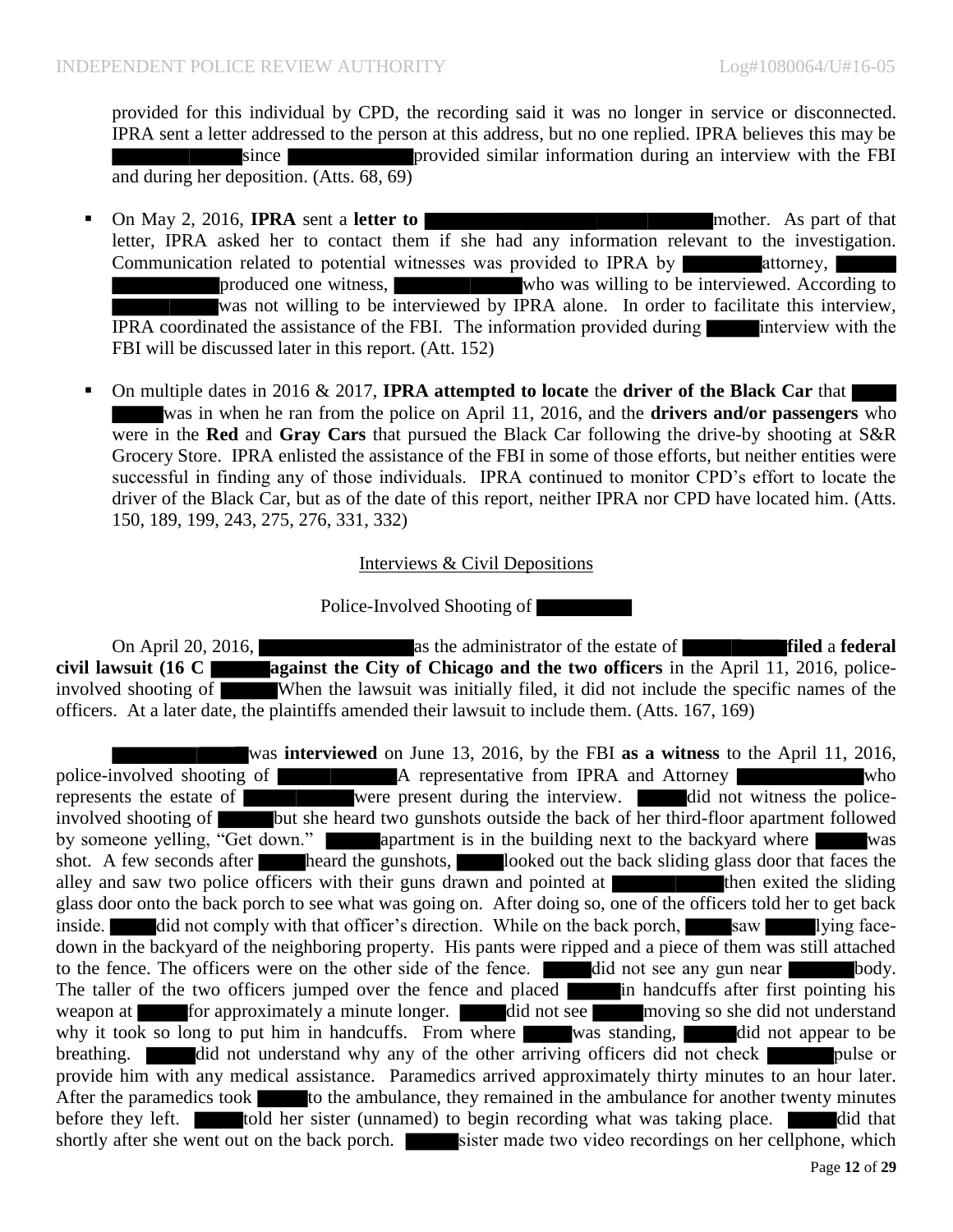she turned over to the Chicago Tribune. One of those recordings was deleted from sister's phone. heard a rumor that people who live on the second floor of her apartment may have also made a recording. (Att.-Note: the associated FBI report is the property of that agency.)

was **deposed** on January 9, 2017, **as a witness** of the April 11, 2016, police-involved shooting of **in Civil Case 16 C** Estate of v. City of Chicago and Officers Hitz and Riordan. **testified about what she recalled witnessing on the evening of April 11, 2016, and her** testimony was consistent with what she said during her interview with the FBI. During her deposition, provided some additional details that were not covered in her interview the FBI, but she confirmed that she did not witness the shooting and was not aware of anyone who did.

Following the sound of gunshots, heard an officer yell, "Freeze!" or, "Get down!" After that, peeked out the back window and then went outside on the back porch to see what took place. When she  $\overline{was}$  on the back porch, the same officer told her to get back inside her apartment. **remembered** that the officer who said those things was the taller of the two officers.

testified that she heard rumors on social media about having a gun, but she never saw him with a gun and did not previously know sister, and sixter, made a videotape of what took place after the shooting. saw the video but she does not know what happened to it. testified that she was interviewed by the FBI about this matter in the summer of 2016 and that she told the FBI the same basic information. (Att. 306)

was **deposed** on February 21, 2017, **as a witness** of the April 11, 2016, police-involved shooting of **in Civil Case 16 C** Estate of v. City of Chicago and Officers Hitz and Riordan. The testified that she lives in an apartment on the third floor of **the contact and solution** and was present at that address on April 11, 2016, during the police-involved shooting. was in the back bedroom of the apartment with her sister when she heard "something hit the window (of the sliding glass door) really hard." heard the same sound and went out onto the back porch to see what it was. At approximately that point, heard police officers yelling something, but she was unable to recall what the vasily charge of the same sound and went out once to see what it was. she heard. **then went to where was standing and saw two officers with their guns** pointed in the direction of who was lying face down on the ground on the north side of the fence of the neighboring property. then recalled hearing one of the officers directing to get back inside. Said something to them like, "Oh, my God," and then heard one of the officers say something to the effect of, "He had a gun." then used her iPhone to videotape what was taking place. She estimated that the video she made lasted approximately three minutes. She recorded everything through the inside windows of her family's apartment; none of it was recorded on the back porch. longer has the iPhone that she recorded the video on. That phone broke, and she no longer has it or a copy of the video she recorded that evening. The recalled seeing a cellphone lying near but she did not see a gun or shell casings. testified that she was not specifically looking for a gun or shell casings.

never heard anyone yelling nor did she hear gunshots before she heard something hit the window of their sliding glass door. Neither nor hor ever discovered what made that sound, and they never discovered any damage to the sliding glass door or window. is not aware of anyone who actually witnessed the police-involved shooting of  $(Att. 309)$ 

was **deposed** on February 8, 2017, **as a witness** of the April 11, 2016, police-involved shooting of **in Civil Case 16 C** Estate of v. City of Chicago and Officers Hitz and Riordan. The statified that she lives at was not home on the night of the April 11, 2016, police-involved shooting, but was made aware of it by her two children,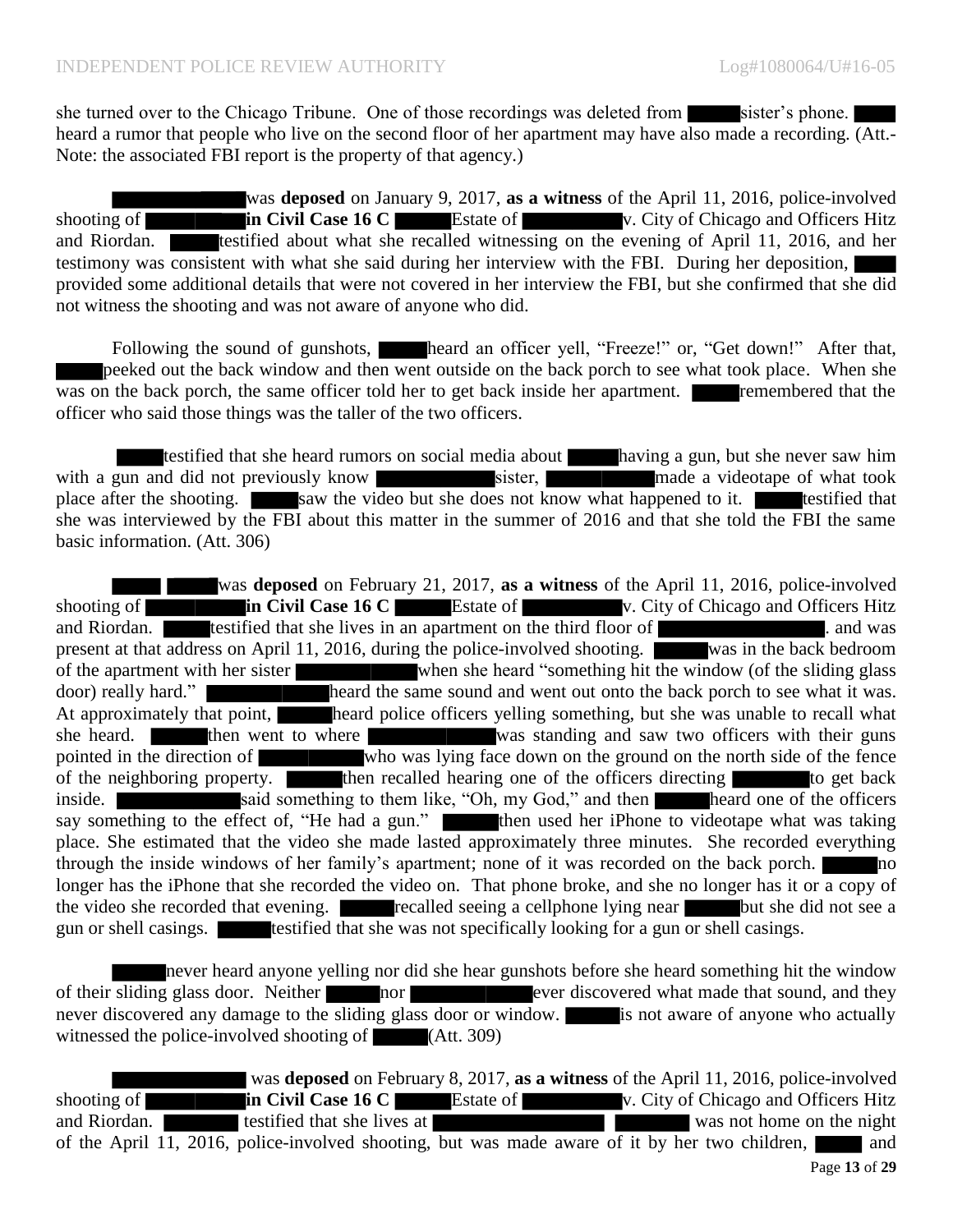who were at home. Specifically recalled her son phoning her and reporting what had just happened in the backyard of the property located at  $W$ . Grenshaw St. told that he and heard the police say, "Freeze" or something like that before the sound of gunfire. Neither of her children actually witnessed the shooting, but they told that they heard it while they were in room, which is located on the east side of the second floor of the home - on the opposite side from where the shooting took place. In response to what she was told by  $\overrightarrow{O}$  ordered her children not to answer the door, but they told that they already spoke to the police. After hearing the news, returned home approximately 20 minutes later and immediately went onto her back porch to see what was taking place.  $\blacksquare$  could see on the ground.  $\blacksquare$  did not appear to move. assumed that was dead and that the police were tending to him because they did not want to move his dead body from where it was located. Was unable to see **face** because it was too dark outside, but she could see that his pant leg was still attached to the fence. unable to see a gun on the ground, but it was unclear from her questioning whether her inability to see the gun had anything to do with the lighting.

stated that one of her other daughters, was not home at the time of the April 11, 2016, shooting. According to arrived home after the shooting.

never mentioned nor was she asked questions about the whereabouts of her oldest daughter, nor was she asked any follow up questions about (Att. 310)

was **deposed** on February 8, 2017, **as a witness** of the April 11, 2016, police-involved shooting of **in Civil Case 16 C** Estate of v. City of Chicago and Officers Hitz and Riordan. At the time of his testimony, was 14 years old. His mother, was present throughout testimony. testified that he was alone playing the video game NBA  $2k$  in his topfloor bedroom on the evening of April 11, 2016. Sisters, and and were in the first-floor kitchen, which is located in the back of the house closest to the alley. Just before heard gunshots, he heard someone shout, "Hey, stop right there," followed by two gunshots. estimated that the gunshots occurred two seconds after he heard the person shout. **did** not hear anyone say anything else after that.

After hearing the gunshots, went downstairs and looked out the back window of the family home and saw approximately 40 police officers. Initially, he did not see anyone other than the police. It was only after his oldest sister, said, "There is somebody on the ground," that he noticed a person lying on the ground. Immediately after that, to shut the blinds. After the blinds were shut, went back upstairs and resumed playing his video game. Said that his sisters were the ones who called their mother, and that they did so approximately 30 minutes after the shooting. estimated that his mother returned home approximately an hour after his sisters called her and that he was asleep when she arrived.

did not learn that the person on the ground was whom he knew by the nickname until his sister told him later that same evening.  $(Att. 307)$ 

was **deposed** on February 8, 2017, **as a witness** of the April 11, 2016, policeinvolved shooting of **in Civil Case 16 C Estate of V. City of Chicago and** Officers Hitz and Riordan. At the time of her testimony, was 12 years old. Her mother, was present throughout testimony. testified that she was in the living room with her brother, when she heard someone shout, "Stop right there!" Approximately 30 seconds later, heard two gunshots. **then** went to the kitchen window in the back of the house and looked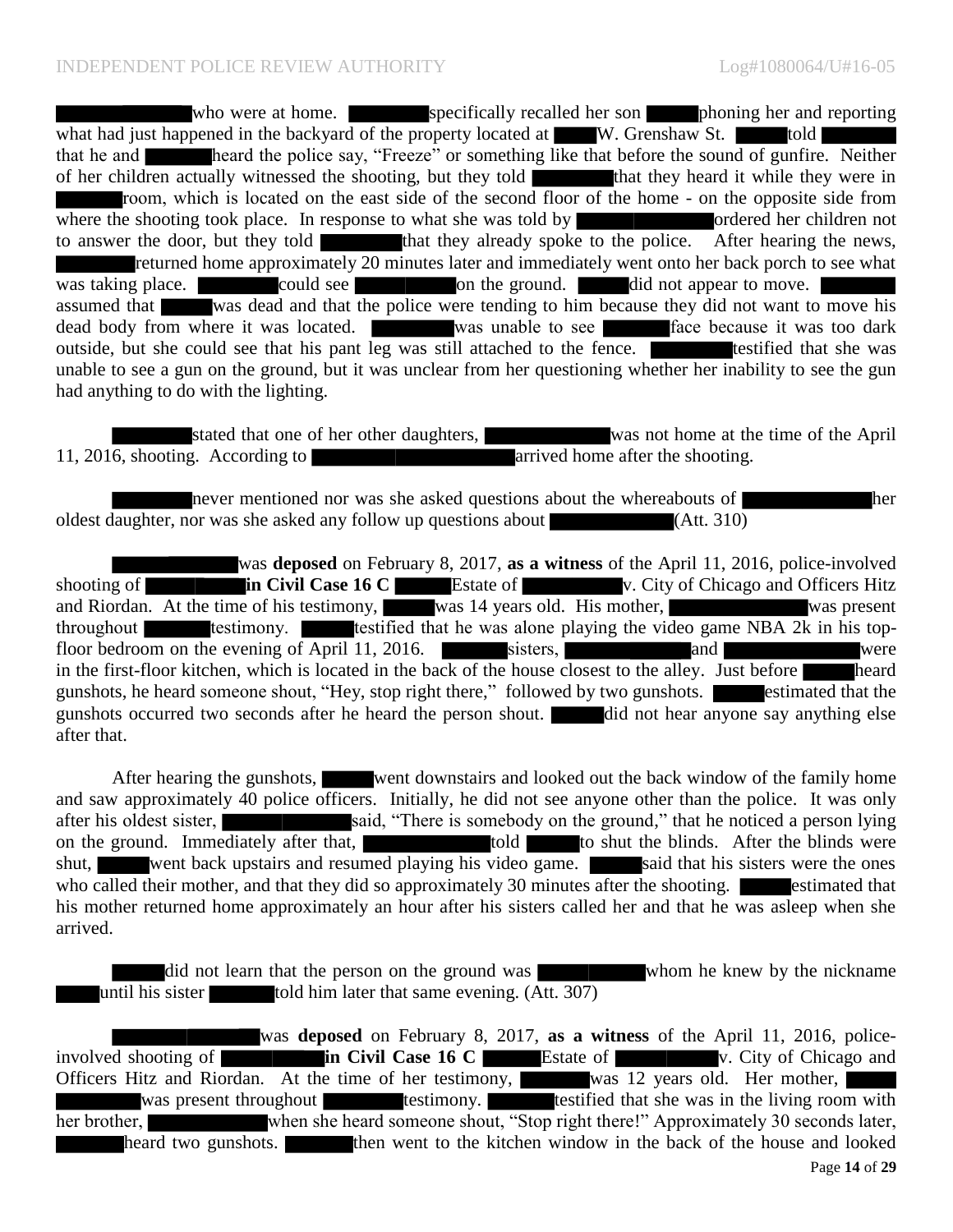outside with her sister, and her brother When they looked out the window, they saw a number of police cars and police officers standing around the backyard area of the neighboring property. (Att. 311)

was **deposed** on February 8, 2017, **as a witness** of the April 11, 2016, police-involved shooting of **in Civil Case 16 C** Estate of v. City of Chicago and Officers Hitz and Riordan. At the time of her testimony, was 16 years old. Her mother, was present throughout testimony. testified that she was in the kitchen of her family's home located at . at the time of the police-involved shooting with her older sister, younger sister, and brother, were upstairs. heard a man loudly say, "Stop right there," just before she heard three gunshots. estimated that the gunshots started no more than 5 seconds afterwards. In response to the gunshots, dropped down to the floor. The remained standing. Then attempted to look out the back window, but the to get away from the window. By the time and the others looked out the back window there were "a bunch of police" in the backyard area of the neighboring property. (Att. 308)

was **deposed** on May 16, 2017, **as a witness in Civil Case 16 C** Estate of v. City of Chicago and Officers Hitz and Riordan. Who is mother and the administrator of the Estate of was called to testify by the defense. did not witness any part of the police-involved shooting. The defense primarily questioned about her awareness of arrest history, alleged gang affiliation, and photos of him that were reportedly obtained from Facebook. testified that she was aware of a number of **a number** of **a** arrests, but that she had no knowledge of any connection had to any gangs. **reported that she saw some of the Facebook associated photos where** was holding a gun, but she only saw those after was shot by police. Was not aware of ever possessing a gun. (Att. 321)

#### Interviews

#### S&R Drive-By Shooting

In an **interview with IPRA** on April 20, 2016, **Witness Witness who has S&R** Grocery and Dollar Plus store located at 3509 W.  $16<sup>th</sup>$  St. with his wife, for the past five years, said that his wife was working at the store on April 11, 2016, when a dark-colored car drove by the store and started shooting. was not present at the time of the shooting. He arrived at the store at approximately 8:10 p.m. that evening. His wife called him after the shooting to tell what happened, so he dropped what he was doing and went to the store. After arrived he noticed that the gunshots broke one of the store's windows and damaged part of the gate above the front door. No one was injured. Write told him that she heard the gunshots and glass shattering but did not witness the shooting. The and his wife found bullet-related materials inside and in front of their store following the shooting, which they promptly provided to the police. believes the drive-by shooter of S&R Grocery was shot and killed by police approximately 10 to 15 minutes later. was told that by individuals who hang out in front of his store. did not provide their names and noted that they "protect my wife." said that right after the shooting "kids from the neighborhood jump(*sic*) in their car to go after him. I believe they saw a police officer, they pointed, the police, they let the police officer know that that car was involved in a shooting." learned that information the same night as the shooting. **believes that the people who followed after the shooter in their cars did so** because they "wanted to catch'em" and to protect his wife. explained that the people who stand out in front of his store also protect his wife. did not provide any of the individuals' names and suggested that they would not want to be involved. does not know anyone who owns and drives a gray or red car that parks across the street from his store.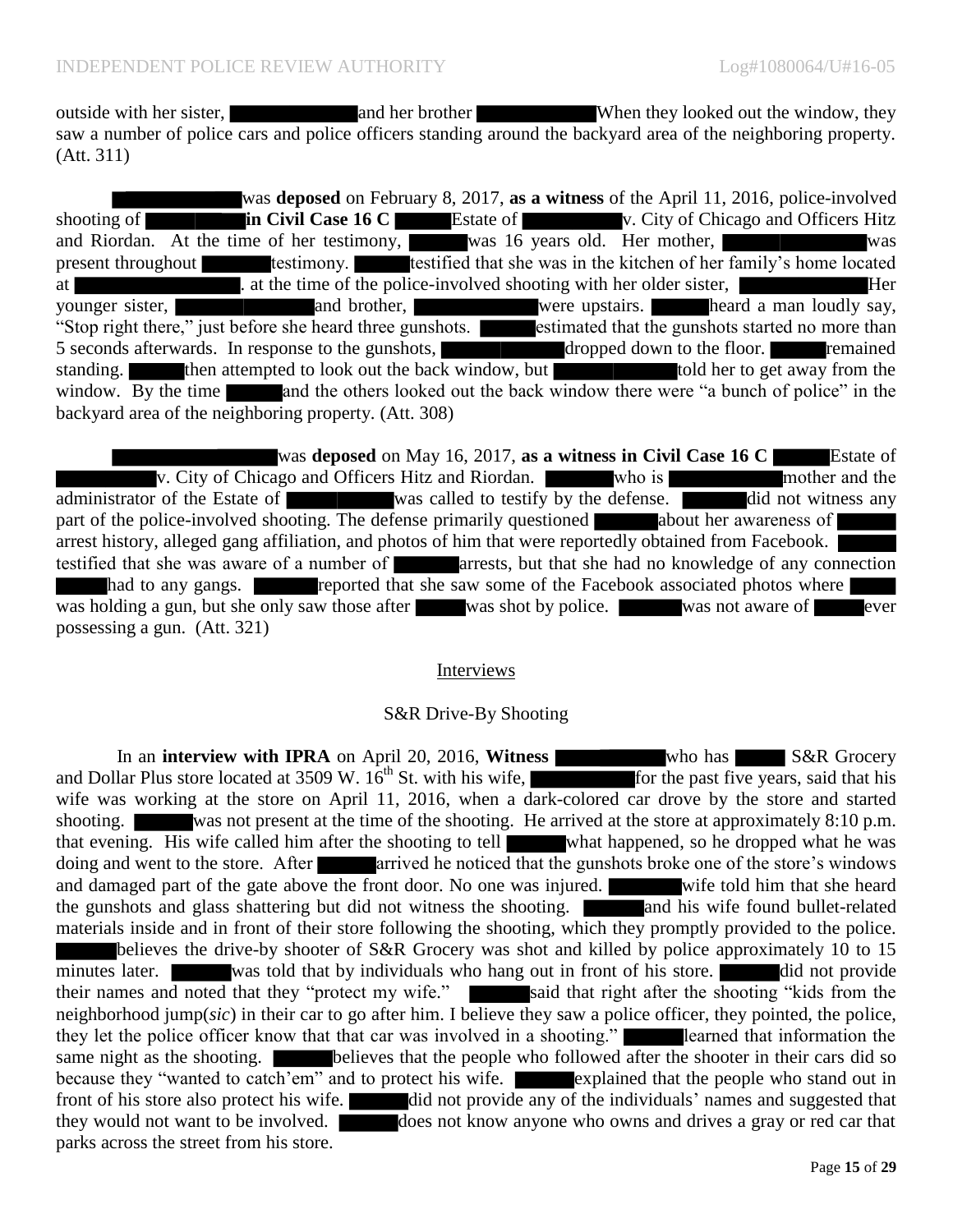After reviewing a video of the shooting from his store's surveillance cameras, said that the gray car is always parked across the street from his store, but did not know the owner or driver's name. said that a lot of people from the neighborhood park across the street because it is an open lot. does not know the names of the individuals who are seen on the video of the front of his store running when the drive-by shooting takes place. He noted that they are the same individuals that he asks to leave the front of his store every day because he knows they are selling drugs. Stated that he has a hard time getting them to stop hanging out in front of his store. reiterated that, from his experience, anyone who has any information about this shooting or what happened when individuals followed after the shooter "don't wanna get involved at all with anything." confirmed that the video from his store's surveillance cameras is 2 hours and 6 minutes ahead of the actual time. He explained that the time on the video has been incorrect for approximately three and a half years, and he has been unable to fix it.

said that the area where his store is located is a "drug-infested" area with gangs that has gotten worse over the years. does not know the name of any of the gangs. There have been times in the past when other shootings have occurred in front of or in close proximity to his store. The last time was approximately a month earlier than the date of this interview. During that shooting, car was shot twice. has no idea what led to these shootings.

was shown a picture of during his interview. Said that he did not recognize and never saw him in his store. (Atts. 75, 76)

In an **interview with IPRA** on April 22, 2016, **Witness Example 19 S&R** Grocery and Dollar Plus store located at 3509 W.  $16<sup>th</sup>$  St. with her husband, said that she was working at the store on April 11, 2016, when she heard gunshots being fired into the front of the building. She estimated that it was approximately 7:40 p.m. when the shooting began. was working the register inside the front area of the store when she heard the gunshots. She immediately went to the floor and did not witness the shooting. She only heard the gunshots and the sound of glass breaking. Sustained minor cuts to her hands from the broken glass she touched after the shooting from a window that was shot out during the incident. 911 to report the shooting and made a police report.

and her husband found bullet-related materials on the street near the store that they turned over to the police. Her husband found an additional bullet-related item on the street the next day, which he also turned over to the police. **heard "people" around her store talking about someone who drove after the drive-by** shooter and that the shooter was ultimately killed by the police. <br>did not recall who told her that information. was also unable to recall the names of any of her customers and did not know how IPRA could attempt to contact them. does not know anyone who drives a gray or red car and that parks across from the store.

said that there was another shooting around her store approximately one month earlier. During that shooting, her husband's car was shot twice. does not think the shootings from April 11, 2016, and approximately March of 2016 are linked. thinks that shootings in the area are caused by, "Kids fighting with each other. They just want to think that they are grown up to kill people. I don't know." (Atts. 105, 106)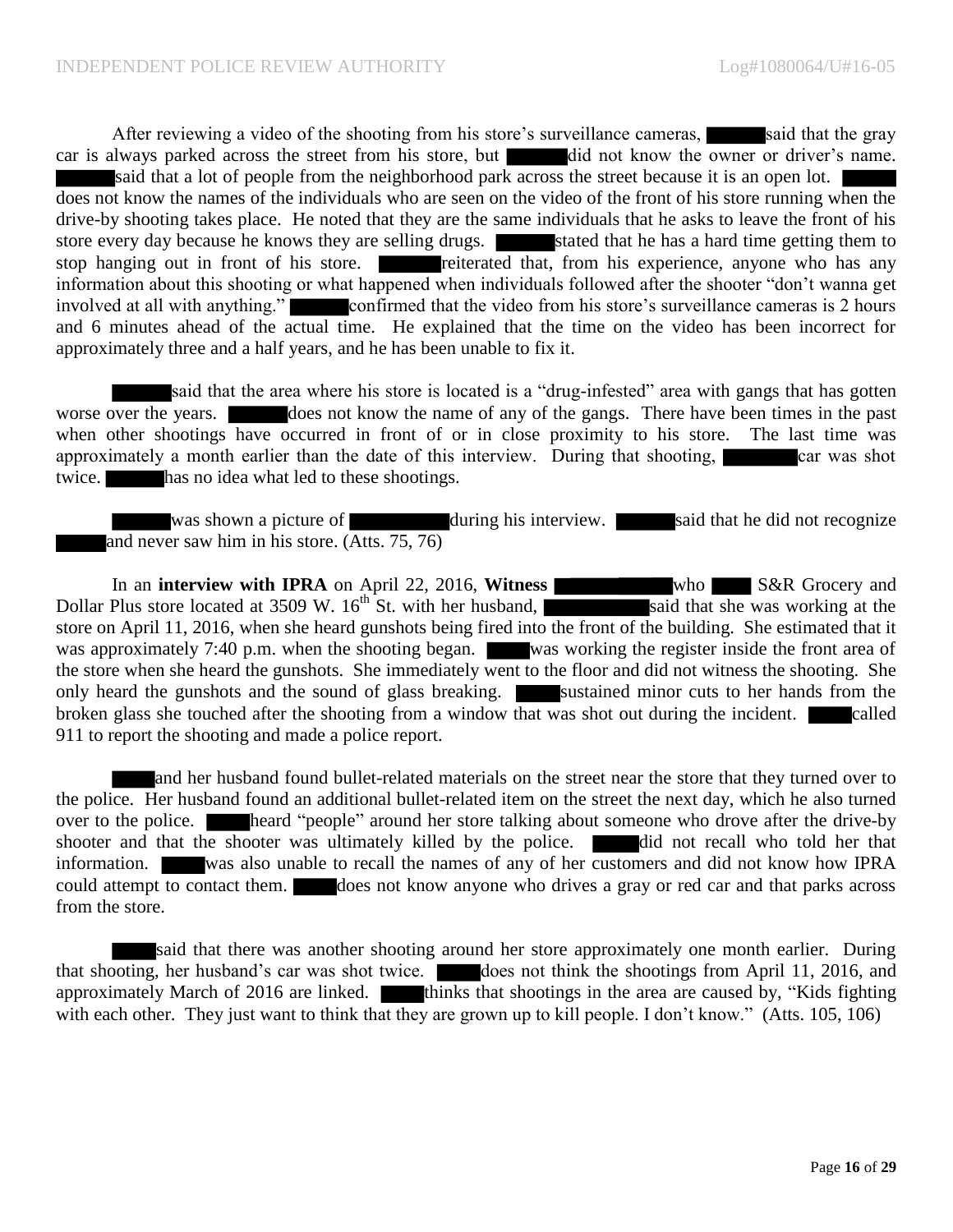#### **Police Officers**

#### Interviews & Civil Deposition

**IPRA interviewed Police Officer Sean Hitz** (PO Hitz) on April 29, 2016, and June 23, 2017. PO Hitz stated that on April 11, 2016, he and his partner, Police Officer Jeffery Riordan, were driving westbound on Roosevelt approaching Homan when they heard three police radio transmissions regarding shots fired calls from 16<sup>th</sup> and Drake, 16<sup>th</sup> and Christiana, and 16<sup>th</sup> and St. Louis. PO Hitz recalled that one of the calls came from a school that reported hearing 10 shots and saw a possible black Toyota driving northbound on St. Louis. The officers did not hear the gunshots. The windows in their police vehicle were not rolled down until after they heard the radio transmissions. PO Hitz then suggested to PO Riordan, who was driving, that he should turn left and go southbound on Homan in search of a black car. After they were approximately 150 feet from where they turned left onto Homan, the officers heard yelling so PO Riordan turned back around. It was at that point that they observed a red Cadillac (Red Car) and gray Buick (Gray Car) next to each other in traffic. The two cars had their windows down and the individuals in the cars were yelling at each other across the way. A black Ford (Black Car) was in the left lane preparing to head westbound on Roosevelt. As the Red Car pulled up closer to the Black Car, PO Hitz asked the driver of the Gray Car, "Is there something going on with you and that car?" At which point, the driver of the Gray Car pointed to the Black Car and said, "That car just shot someone over there." The driver of the Gray Car then kind of ducked below his steering wheel and made a hand gesture in the form of a gun and said, "That guy just shot at someone." PO Hitz did not know who the driver of the Gray Car was but described him as being a clean shaven, black male, 20 to 25 years of age, with long black dreads and wearing a red and black leather coat. There were two other people in the Gray Car, but PO Hitz was not focused on them at that point and was unable to provide a description of the other occupants. The officers never had any contact with the Red Car so PO Hitz has no idea how many people were in that car. PO Hitz described the Black Car as a Ford Taurus with all black tinted windows and a temporary license plate that looked like it had been sliced in the middle, which made it unreadable. PO Hitz noted that they did not pay attention to the Black Car initially when they first turned onto Homan because it was not a black Toyota. The officer decided to follow the Black Car after the driver of the Gray Car said it was involved in some sort of shooting.

When the officers turned onto Roosevelt to pursue the Black Car, PO Hitz attempted to go over the radio and call out an emergency traffic stop, but he was unable to communicate that message. PO Hitz assumed that he was unable to do so because the dispatch operator was broadcasting a description of the originally reported black Toyota and had control of the radio at that point. Just as PO Hitz was trying to call out information over the radio about the Black Car, it pulled over quickly to the curb and the passenger door opened. After the door opened, the passenger (got out and PO Hitz specifically recalled seeing beginning to run with both hands underneath his stomach. It appeared to PO Hitz that was tucking something as ran northbound through an empty lot. At that point, PO Hitz began chasing after on foot. PO Hitz also called out over the radio that, "He's bailing from the car, he's going northbound from Roosevelt." From PO Hitz' perspective, hands remained in front of him and were not swinging at any point. PO Hitz lost sight of **for** a little bit after **ran westbound down the alley until he heard some noise and noticed** on top of a fence. was facing PO Hitz at that point with one leg on the north side of the fence and the other still on the south side of it. PO Hitz told to, "Stop," and, "Let me see your hands." PO Hitz assumed that was going to continue running after he got over the fence and PO Hitz had it in his mind that he would also have to hop the fence. It was at that point when PO Hitz noticed that was "kinda stuck on the fence." then started fidgeting around his waistband and pulled out a handgun but he fumbled and it dropped to the ground. As soon as PO Hitz saw the gun, PO Hitz screamed, "Show me your fucking hands." then looked at where the gun fell and back at PO Hitz and then pushed and kicked himself off the fence and dove straight to the gun, landing with it underneath his chest. **then** rolled over and turned in PO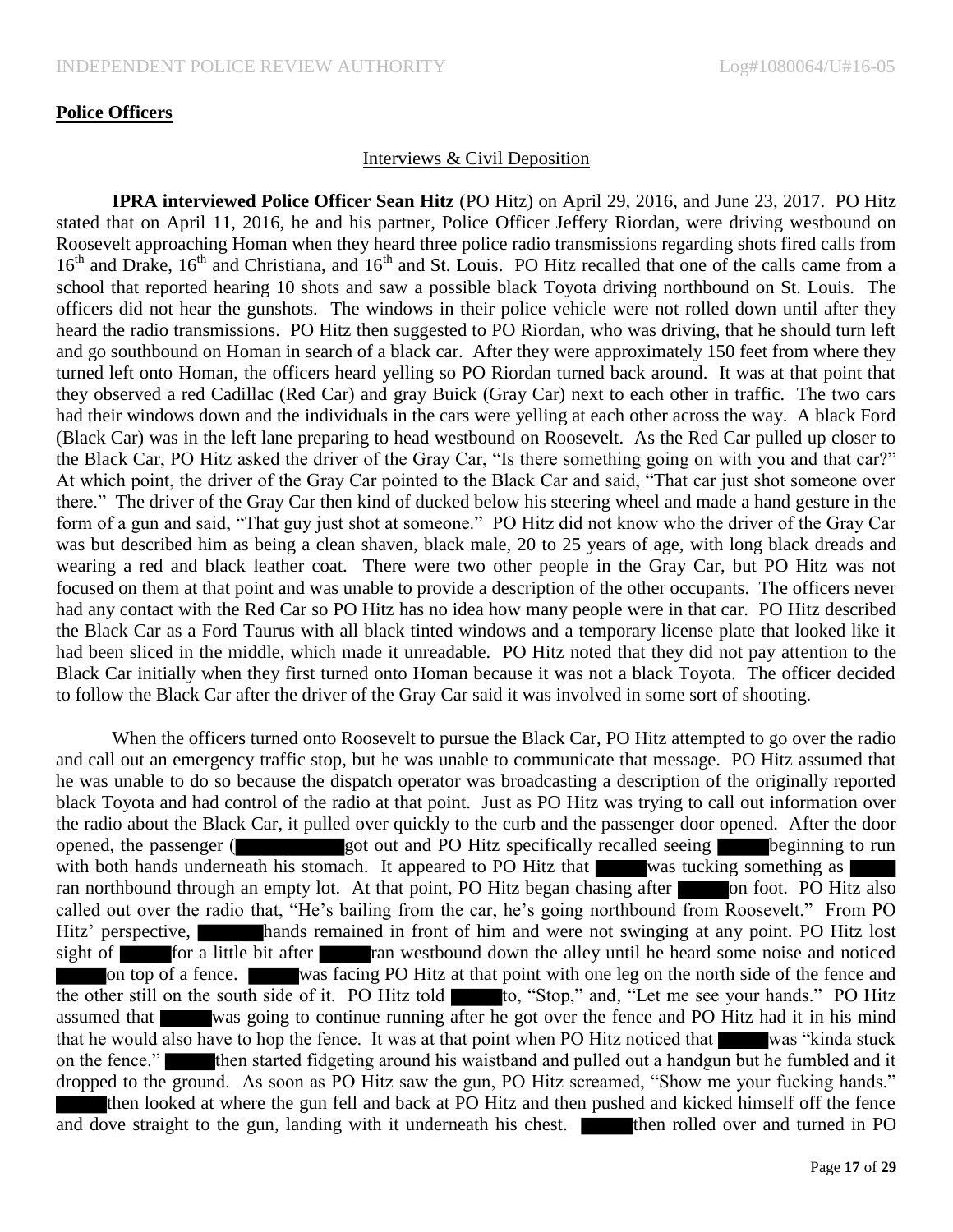Hitz' direction. It was at that point when PO Hitz saw the barrel of the gun. As soon as PO Hitz saw the barrel of the gun, he fired two shots at PO Hitz reported that he did so because he feared for his life. PO Hitz recalled seeing then flinch and turn away from PO Hitz, still on the ground but with his hands underneath him. PO Hitz called out, "Shot fired," over the radio and requested Emergency Medical Service (EMS). was no longer making eye contact with PO Hitz and PO Hitz was unable to see hands or the gun. PO Hitz then stepped "off target" to his side and back approximately five or six feet, which are tactical maneuvers he was trained in as an officer to better protect oneself. PO Hitz also recalled telling to show his hands. remained in that position, kind of fidgeting around, but not really moving. was not saying anything. At approximately that point, PO Riordan arrived. PO Hitz recalled PO Riordan asking if he was okay. PO Hitz told him he was good and that has a weapon, which is why PO Riordan and PO Hitz were away from at an angle.

At this point, PO Hitz and PO Riordan were positioned on the south side of the fence but on either side of where was lying on the ground. PO Hitz described their positioning as a triangle. PO Riordan did not climb the fence and handcuff until after responding police officers were there to assist. PO Hitz and Riordan waited for responding units because they could not see hands or his gun. PO Hitz did not see gun again until one of the responding officers told PO Riordan to be careful as the gun was pretty close to The same responding officer then told PO Riordan to move the gun away from body. PO Hitz did not see PO Riordan move the gun, but PO Hitz assumed it was moved somewhat away from for safety reasons. When PO Hitz ultimately saw the gun, it was down below knee.

At some point after responding units arrived, PO Hitz recalled a police supervisor asking what happened and PO Hitz told him, "He  $($  pointed a gun at me."

PO Hitz was shown the video from the officers' In-Car Camera (ICC) near the end of his April 29, 2016, interview. PO Hitz said that he saw the video once before at the police station after they returned there following the incident. After watching the video, PO Hitz acknowledged that when got out of the passenger side of the Black Car and began running, at least one of his arms was moving. PO Hitz did not see that from his perspective in the moment or as it was happening. PO Hitz recalled holding something around his stomach area. PO Hitz reiterated the commands he gave just prior to when he fired two shots at in response to pointing his gun at PO Hitz. When PO Hitz is heard on the ICC microphone saying "fuck" after the shooting, PO Hitz explained that he said that because, "I just looked down, the basically *(sic)*, the barrel of the gun. I was in fear for my life. I just felt like I had a near-death experience."

IPRA played a portion of the April 11, 2016, OEMC police radio transmissions pertaining to the shooting during his June 23, 2017, interview. PO Hitz confirmed that he responded to the OEMC dispatch operator's question about whether Beat 1135 (PO Hitz and PO Riordan) had anyone in custody by saying that the officers had "one in custody" and "weapon recovered." PO Hitz understood that the OEMC operator was asking for information regarding the situation so that they could provide direction to responding officers. Even though was not technically in custody nor was his weapon actually recovered at that point, PO Hitz knew to convey the general idea that the matter was contained. PO Hitz confirmed that was not officially in custody until PO Riordan jumped the fence and handcuffed him, which happened after responding officers arrived. The gun was not officially recovered until it was collected by CPD evidence technicians. (Atts. 149, 170, 329, 330)

**Police Officer Sean Hitz** (PO Hitz) was **deposed** on March 16, 2017, **as a defendant** in **Civil Case 16 C** Estate of v. City of Chicago and Officers Hitz and Riordan. PO Hitz' deposition was taken on behalf of the plaintiff (Estate of by their attorneys. Attorneys representing the defendants, City of Chicago, PO Hitz, and PO Riordan, were present and asked follow-up questions of PO Hitz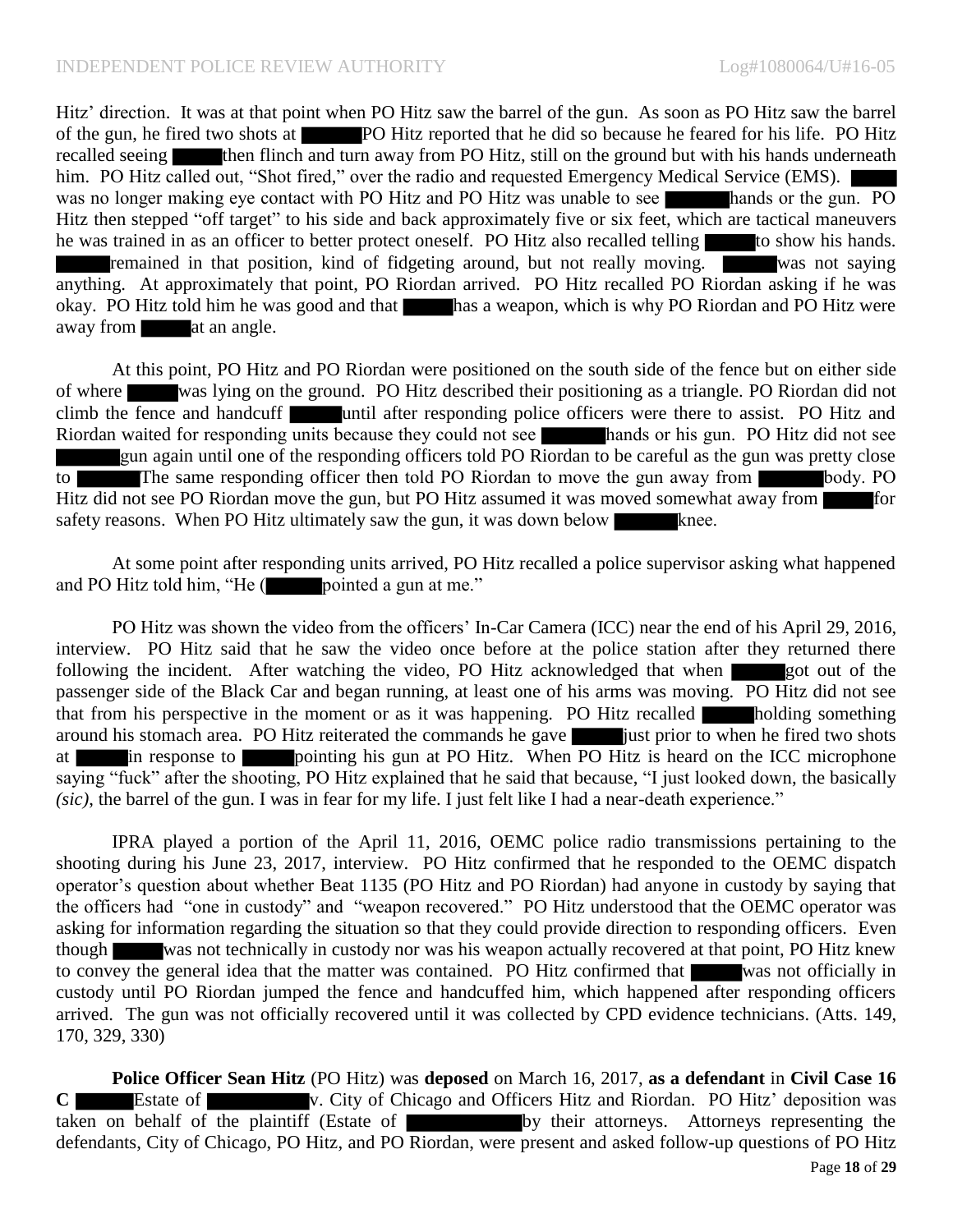near the end of his deposition. PO Hitz' testimony was transcribed by a court reporter and it was videotaped. IPRA obtained copies of both of those items.

During his deposition, PO Hitz was questioned extensively about what took place on the night of April 11, 2016. His testimony was lengthy and detailed, but relatively consistent with what PO Hitz told IPRA during his April 29, 2016, interview. The aspects of PO Hitz' testimony that the plaintiff's attorneys emphasized: 1) PO Hitz' characterization of how ran while fleeing; 2) PO Hitz' approach into the alley and carport area of W. Grenshaw St. after losing sight of  $\begin{bmatrix} 3 \end{bmatrix}$  the timeline of what and PO Hitz did in the seconds preceding the shooting; and 4) PO Hitz' account of condition and where the gun was located after PO Hitz shot Also, the plantiff's attorneys asked PO Hitz questions about the second bullet he fired.

In terms of how appeared as he ran while fleeing, PO Hitz testified that he recalled running while seemingly hiding both of his hands. PO Hitz did not recall ever seeing hands or arms swinging back and forth like a person would normally run. The plaintiff's attorneys played two video clips that captured portions of when began to run as he exited the Black Car and when is seen running northwest out of the alley and into the back area of W. Grenshaw St. PO Hitz acknowledged that the videos appeared to show arms, or a part of his arm, moving backwards and forwards while running. PO Hitz reiterated that when exited the Black Car, he noticed him running while appearing to tuck something under him and that the video that captured left arm moving was not the same view that PO Hitz had as he exited his police vehicle and began his pursuit of **PO** Hitz explained that he was to the right and lower than the camera angle of the ICC video.

Regarding PO Hitz' approach into the alley and carport area of W. Grenshaw St. after he lost sight of PO Hitz was questioned about why he would blindly run into that area if he thought that was armed. The plaintiff's attorneys pressed PO Hitz about whether or not that was how he was taught to approach a situation, potentially leaving himself exposed. They also asked whether he was holding his gun in his left hand when it appeared to be extended in the Roosevelt Tower video as he made his way into the carport area. PO Hitz ultimately replied, "In this situation, I did what I did. I ran into the carport." PO Hitz also stated that he did not recall whether or not he was holding and/or extending his gun in his left hand when he entered the carport area and that the video shown to him did not clarify that either.

Pertaining to PO Hitz' timeline regarding what happened in the seconds leading up to the shooting, the plaintiff's attorneys pressed PO Hitz to detail how could have done all of the things that PO Hitz claimed did before PO Hitz shot him. Specifically, they focused on the brief period after PO Hitz ordered to, "Show me your fucking hands," to the sound of PO Hitz' gunfire, which the plaintiff's attorneys claimed happened in less than a half of a second. They focused on PO Hitz' account of where was positioned on the fence, to his fumbling with the gun, the gun falling to the ground behind  $\overline{a}$  to pushing off the fence and down to the ground, where he ultimately grabbed, turned, and pointed it in the direction of PO Hitz before PO Hitz fired. PO Hitz maintained that everything happened as he described and that everything happened quickly and almost as part of one continuous motion.

PO Hitz reported that, following the shooting, he did not see the gun until sometime after was handcuffed and that it was just to the east of where was lying. PO Hitz did not know how the gun ended up closer to the fence, but assumed it may have been moved by PO Riordan or one of the responding paramedics. In general, PO Hitz did not recall many details about how looked when he was lying on the ground after he was shot.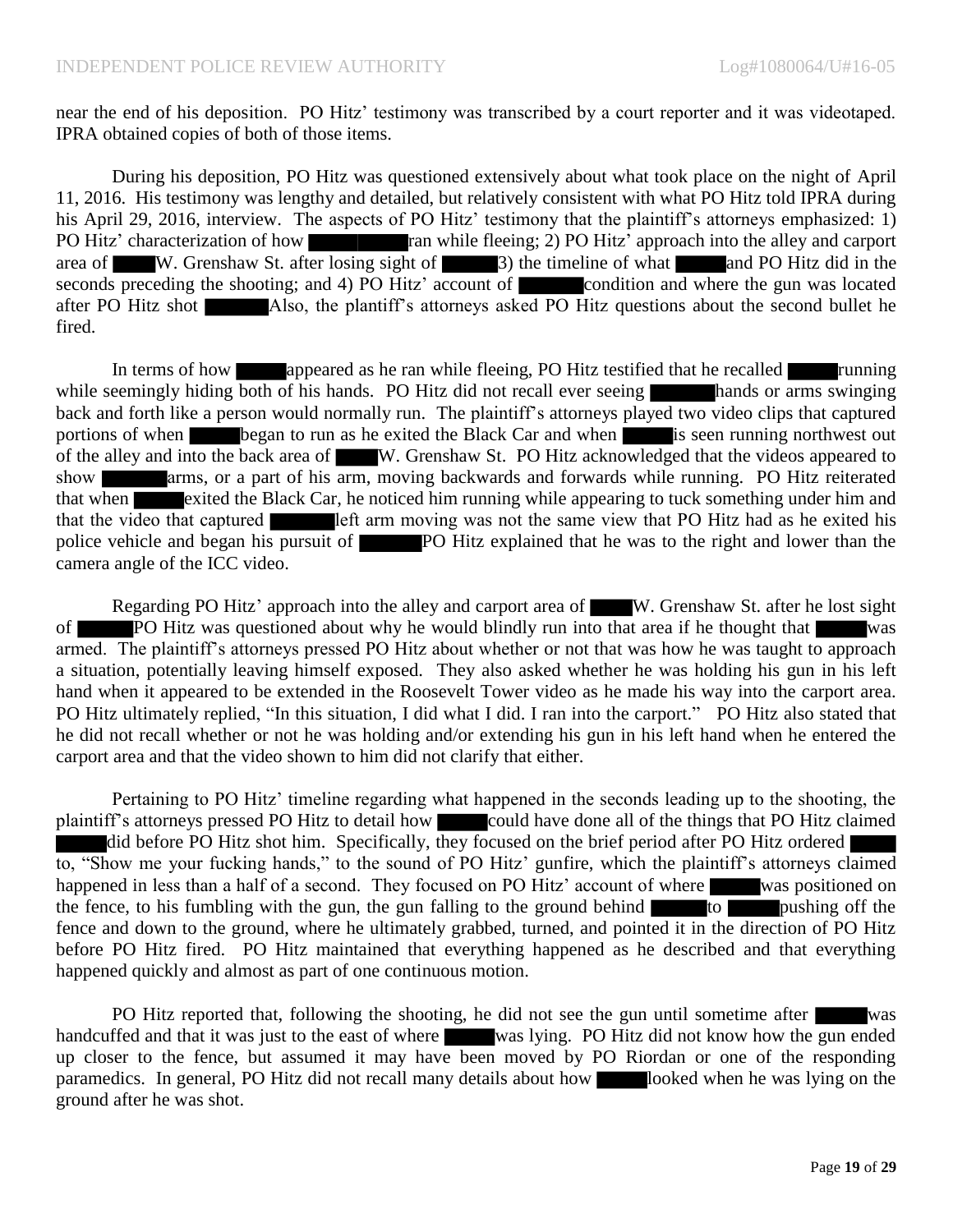Regarding the second bullet PO Hitz fired, he never asked nor did anyone tell him whether it was recovered.

The City of Chicago attorney asked PO Hitz if he planted the gun that was found at the shooting, to which PO Hitz replied, "I did not, no." The City's attorney asked PO Hitz that question because the City's attorney said that it was an unasked but implied question by the plaintiff's attorneys. PO Hitz was also asked a number of other questions by the City's attorney pertaining to allegations that were made in the plaintiff's lawsuit. PO Hitz confirmed that he shot because PO Hitz feared for his life when pointed a gun at him. PO Hitz denied shooting for any other reason. (Atts. 305, 322)

In an **interview with IPRA** on April 28, 2016, **Police Officer (PO) Jeffrey Riordan** stated that on April 11, 2016, he and his partner, Police Officer Sean Hitz, were driving westbound on Roosevelt Road approaching Homan Ave. when they overheard radio communications regarding a call of shots fired at  $16<sup>th</sup>$ Street and St. Louis Avenue. The officers immediately recognized that they were only a few blocks from that location and decided to turn left at Homan. PO Riordan also recalled hearing a description of a black Toyota over the police radio. The black Toyota was involved in a shooting, but it may not have been for the shots fired call at  $16<sup>th</sup>$  & St. Louis. After turning onto southbound Homan, they overheard parts of a conversation between the occupants of unknown vehicles in the northbound lanes of Homan that included the words: car and shooting. PO Riordan, who was driving, made a U-turn and pulled up next to a Red Car and Gray Car. The Gray Car was in the far east lane, but parallel to the Red Car. The windows of the cars were down when the officers pulled alongside them. The occupants of the two cars pointed to the black Ford Taurus (Black Car), which was in the left hand turning lane in front of them, as a car that was involved in a shooting.

Shortly thereafter, the Black Car turned left onto Roosevelt and PO Riordan followed. PO Hitz attempted to call out a high-risk traffic stop when the Black Car quickly veered to the curb, the front passenger door opened, and one occupant (**the set of the set of the set of running northbound through a vacant lot.** Officer Hitz pursued the fleeing northbound into the vacant lot, and PO Riordan approached the driver of the Black Car. PO Riordan recalled withdrawing his weapon and ordering the driver out of the car The driver calmly stated that he was just robbed by the individual that had exited the car and fled. PO Riordan thought that the driver may have said that had a weapon, but he was unable to recall. As PO Riordan was directing the driver to stand by the rear of the Black Car, he heard two gunshots. PO Riordan immediately responded by calling out "Shots fired" over the radio and running northbound through the open lot that PO Hitz and ran through.

Once PO Riordan got to the alley and turned left toward where he thought he heard the gunshots coming from, he saw PO Hitz with his weapon drawn on the south side of the fence in the rear of W. Grenshaw St. PO Hitz was standing on the concrete slab just north of the alley. PO Riordan saw the individual who just fled from the Black Car, on the other side of the fence face down with his hands underneath him. PO Riordan then noticed a black semi-automatic handgun on the ground touching right hip. PO Riordan immediately pointed his weapon at because PO Riordan was unable to see hands and there was a gun nearby.

At that point, PO Riordan noticed a black female with a dog standing on the third-floor rear balcony of the property located immediately west of the location of the shooting. PO Riordan recalled her complaining that the officers scared her. PO Riordan then "basically pleaded with her to go back inside," which she did. PO Hitz was preparing to climb over the fence to handcuff but PO Riordan advised his partner not to go over the fence because PO Riordan felt it was unsafe to separate and that they should wait for backup. PO Riordan also recalled immediately calling for EMS, and that PO Hitz did the same. While they waited for backup to arrive, PO Hitz backed up into the alley so that they would be more visible to the responding officers.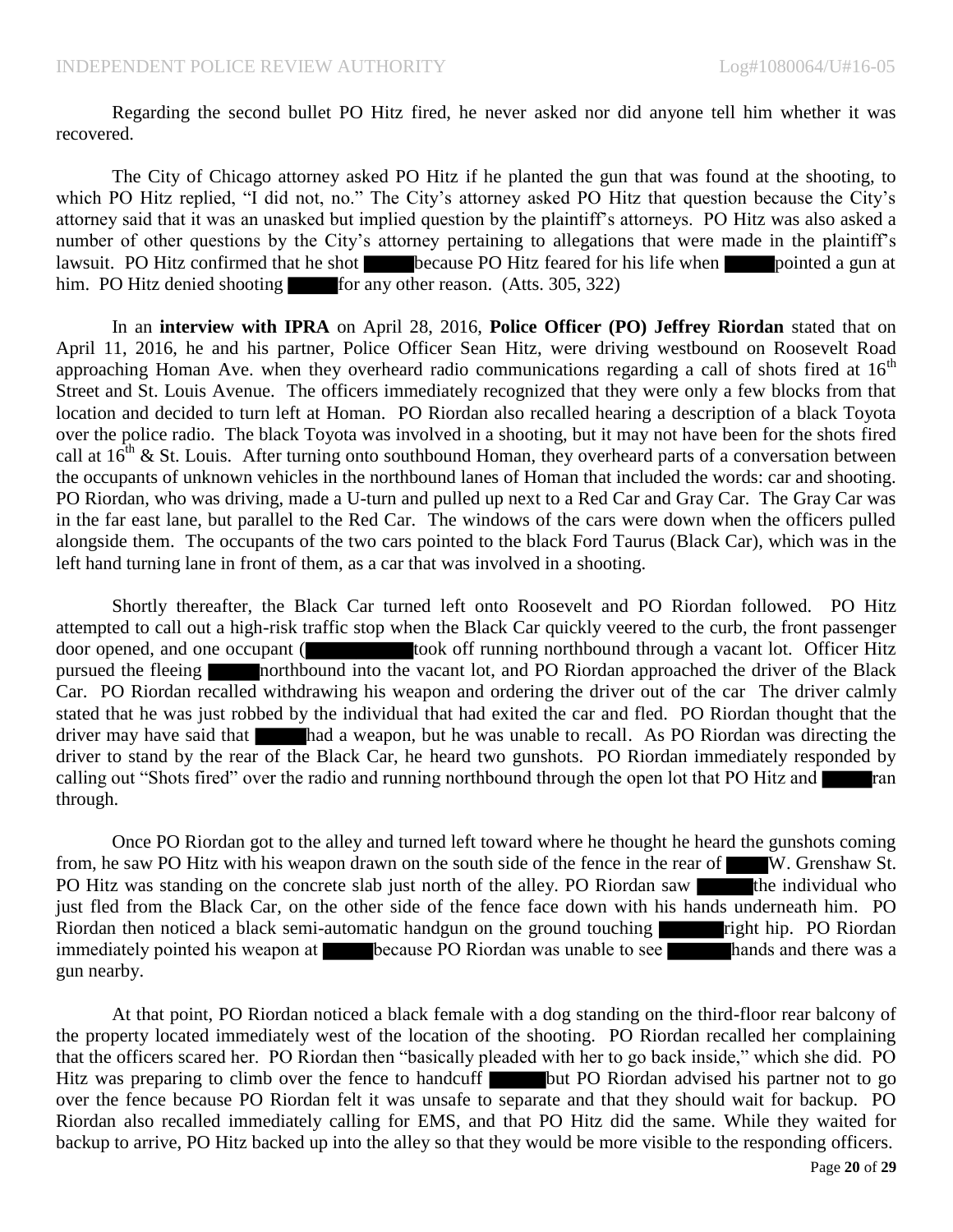After responding officers arrived, PO Riordan climbed over the fence and handcuffed Later EMS arrived and attended to **before they took him away in an ambulance.** PO Riordan recalled verbally ordering to show his hands a few times prior to placing him in handcuffs. PO Riordan recalled having to turn over to reach his hands and that his pant leg was ripped and still attached to the top of the fence. PO Riordan also recalled using his (Riordan's) left foot to move the gun a few inches away from during this process. PO Riordan explained that he moved the gun because it was within reach. As far as PO Riordan was able to tell, the gun was ready to fire. He never noticed whether the gun had its ammunition magazine. Later that evening when PO Riordan went to the police vehicle to get a bottle of water, he noticed an evidence marker next to an ammunition magazine on Roosevelt.<sup>4</sup> (Atts. 143, 144)

### **Forensic Evidence**

 $\overline{\phantom{a}}$ 

The **Crime Scene Processing Reports for RD** indicate that a CPD forensic investigator (FI) was assigned to process the scene at a police-involved shooting at W. Grenshaw St. During that assignment, the FI photographed the scene, which included the surrounding area of 3424 W. Roosevelt Rd. and the alley of W. Grenshaw St. Some photographs depicted a first-floor rear window of W. Grenshaw St. with apparent bullet damage. The FI noted to IPRA that the damage appeared to come from the west, rather than south of the window, where Officer Hitz was reportedly located when he discharged his weapon. The FI did not enter the residence to investigate further because he was unable to gain access to the first floor of the property. A gunshot residue (GSR) test of hands was ordered by IPRA and completed. IPRA was present and active throughout the evidence identification and collection process. A detailed list of the evidence that was inventoried regarding this incident is included as well as a crime scene plat. (Atts. 4, 27-34, 166, 178, 192-197, 259)

The **Crime Scene Processing Reports for RD** indicate an evidence technician (ET) responded to 3509 W. 16<sup>th</sup> St. to photograph damage to the  $S\&R$  Grocery store in connection with shots fired at that location and to recover associated evidence. An ET also responded to this location again at the request of IPRA after IPRA was informed by the owner of S&R of possible additional evidence (bullet material) from the April 11, 2016, drive-by shooting. A detailed list of the evidence that was inventoried regarding this incident is included. (Atts. 60-62, 77, 80, 159-160, 260-262)

**Crime Scene photographs** and **video** of W. Grenshaw St. and photographs of 3509 W. 16<sup>th</sup> St. were taken by CPD's FI and ETs. (Atts. 49, 78-80, 82, 95-96, 158-163)

### **Illinois State Police Forensic Science Laboratory Reports** document the following results:

- The bullet recovered from the body of was fired from PO Hitz' weapon.
- Gunshot residue was found on both of hands. The forensic conclusion from the test means that discharged a firearm, contacted primer gunshot residue through a related item, or had both hands in the environment of a discharged firearm.
- No fingerprints suitable for comparison were on the gun found at W. Grenshaw St.
- The gun ammunition magazine recovered from Roosevelt Road on the night of April 11, 2016, fit the gun found at W. Grenshaw St. and was used to test fire and conduct additional tests on that firearm.
- A fired cartridge casing found at  $3509 \text{ W}$ .  $16^{\text{th}}$  St. was forensically linked to having been fired from the same gun that was recovered at W. Grenshaw. (Atts. 202, 203, 254, 265, 266, 273, 274)

 $4$  As of the date of this report, PO Riordan has not been deposed in the civil case. According to a ruling by the judge in that case, the plaintiffs missed their opportunity to depose PO Riordan though it is conceivable the judge will allow it at a later date.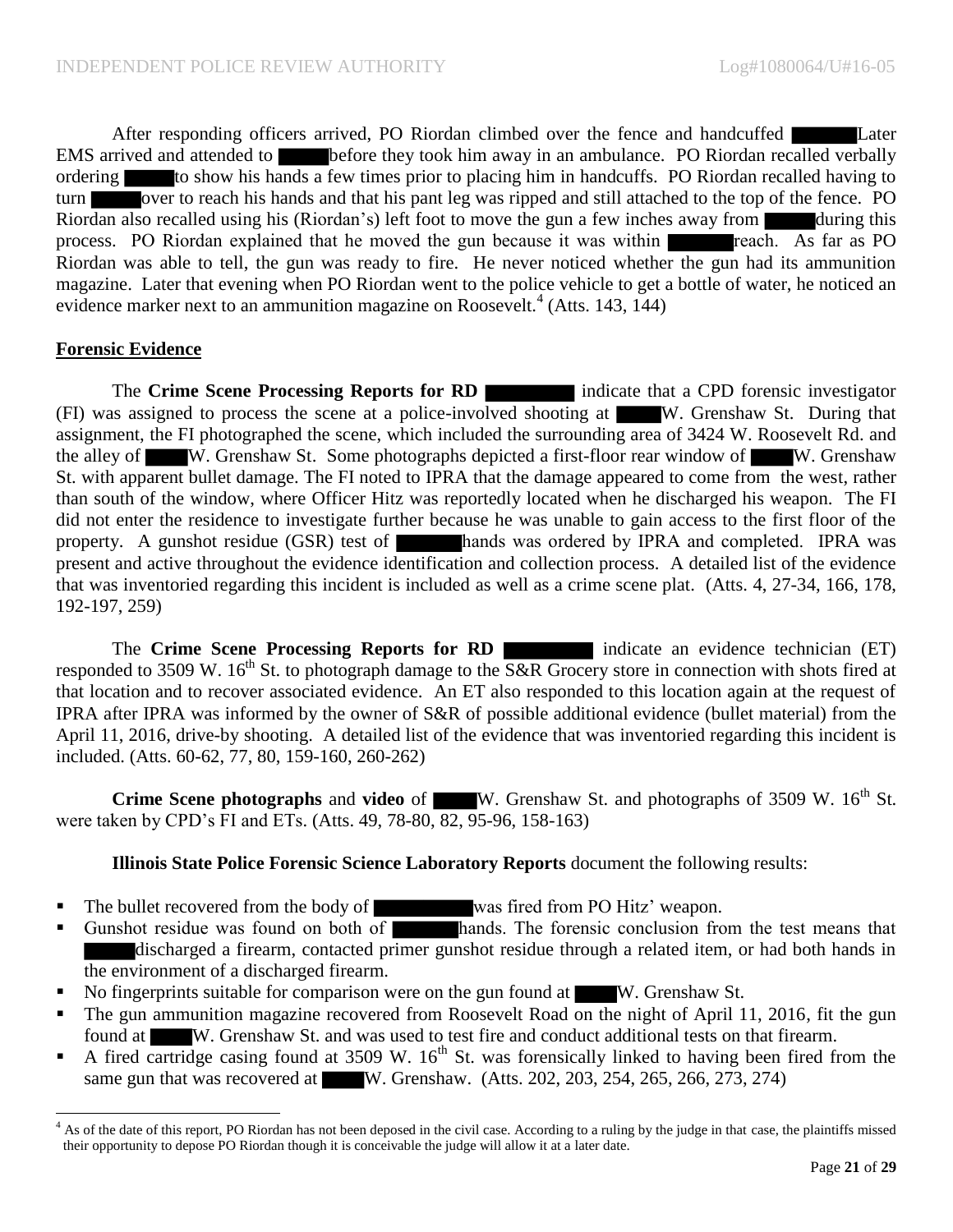A **Bureau of Alcohol, Tobacco, Firearms and Explosives** (ATF) **trace** of the weapon found at W. Grenshaw St. was unsuccessful because the serial number was no longer present on the gun. (Atts. 198, 255)

#### **Medical and Autopsy Information**

The **Fire Department Ambulance Report** and **PCAD Dispatch Report** for **CFD** reported that Ambulance 33 was dispatched to an unknown male with a gunshot wound at West Roosevelt Road and South St. Louis Avenue on April 11, 2016, at 7:46:06 p.m. and was enroute at 7:46:42 p.m. The report documents that the ambulance arrived at the scene at 7:48:56 p.m. and reached the patient at 7:56 p.m. A narrative in the report notes that the ambulance crew was delayed getting to the patient due to traffic control, needing to walk a block, and obstructions related to a locked gate. The narrative included that they arrived at an active crime scene with a "gun on scene." The report documents that the crew performed life-saving measures after finding the patient with a gunshot wound to the upper chest. The report includes information that the patient was found lying on his stomach and that he was unresponsive with no spontaneous respirations. The ambulance reportedly departed the scene for Mount Sinai Hospital at 8:08:26 p.m. and arrived there at 8:11:45 p.m. (Atts. 101, 102, 127)

**IPRA** responded to **Mount Sinai Hospital** on April 11, 2016. At that time, identity was still unknown. IPRA was informed by  $\blacksquare$ , the treating physician, that the individual sustained a single gunshot wound to the center chest near the top of the sternum. IPRA briefly observed the then-unknown individual. (Att. 5)

**Medical records** for **from Mount Sinai Hospital indicate that on April 11, 2016, I** was admitted for a single gunshot wound to his upper chest and CPR was in progress when arrived at the hospital. was pronounced dead at 8:27 p.m. (Att. 289)

The **Office of the Cook County Medical Examiner's report, autopsy photos, x-rays** and **associated documents** indicate that died on April 11, 2016, as the result of a gunshot wound to the chest. The examiner found no evidence associated with the wound to suggest that it was the result of a close-range firing. When the bullet entered the chest cavity, it did so through the intercostal space and continued to the right side of the neck where it disrupted the deep vessels of the neck including the jugular vein and continued through the right chest striking the right first rib. A bullet projectile was found in the right upper shoulder area, removed, and submitted into evidence. The path that the projectile appeared to follow was front to back, diagonally from left to right and slightly upward. (Atts. 6, 168, 182, 315)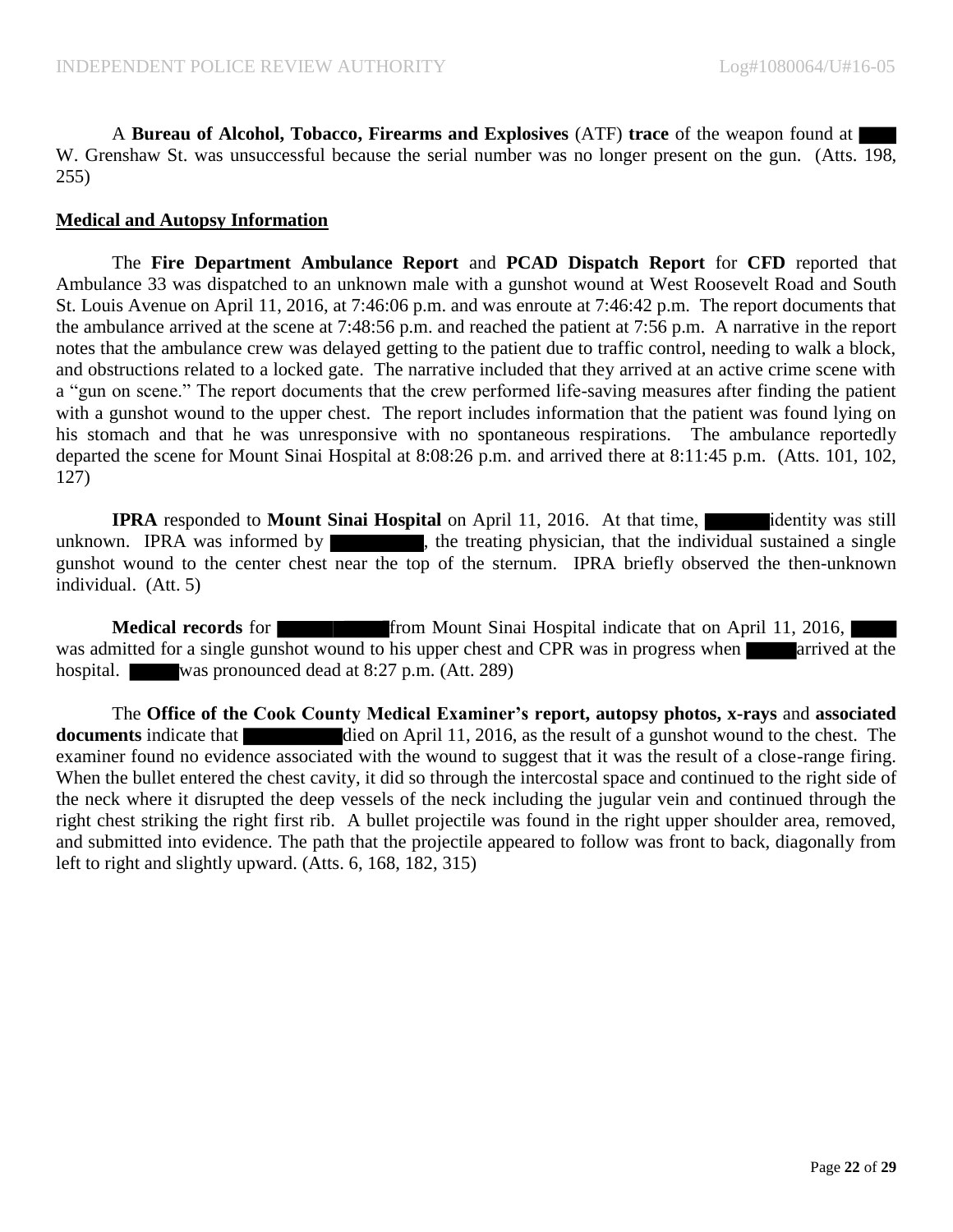#### **Other Documentary Evidence**

Officer Sean Hitz' Tactical Response Report (TRR) documents that he fired two shots from his handgun, striking the subject (later identified as ), who was an assailant who used force likely to cause death or great bodily harm with a weapon.  $(Att, 25)$ 

**Officer Hitz' Officer Battery Report (OBR)** documents that the incident occurred at  $\mathbf{W}$ Grenshaw St. in the alley on 11 April 2016 at 1943 hours. The type of activity included traffic stop/pursuit, man with a gun, and pursuing/arresting offender. A charge of assault/peace officer/weapon and a IUCR code of assault - aggravated PO: handgun are indicated. The manner of attack was "other" and the type of "weapon/threat" was a nine millimeter semi-automatic firearm, and officer at gunpoint is indicated for firearm use information. (Att. 26)

General Offense Case and Detective Supplementary Reports document information collected and reported by CPD regarding the April 11, 2016, police-involved shooting of  $A$ tts. 22, 23, 141, 142, 242, 267-272)

General Offense Case and Detective Supplementary Reports document information collected and reported by CPD regarding the April 11, 2016, drive-by shooting at  $S\&R$  Grocery. (Atts. 57-59)

General Offense Case and Detective Supplementary Reports document information collected and reported by CPD regarding the April 11, 2016, shooting that took place at 2803 S. Kedvale. (Atts.  $316 - 317$ 

IPRA Preliminary Report and the CPD's Major Incident Notification Report contain information identified and obtained in the preliminary stages of the investigation. (Atts. 4, 164)

**Plaintiff's Expert Witness Report Civil Case 16 C** contains a summary of the facts and the opinion of , who was retained by Plaintiff's counsel to review the evidence pertaining to death. IPRA reviewed the written report but ultimately opinion did not impact IPRA's analysis. (Att. 333)

Approved:

James Lukás Investigator

Mark Grba Interim First Deputy Chief Administrator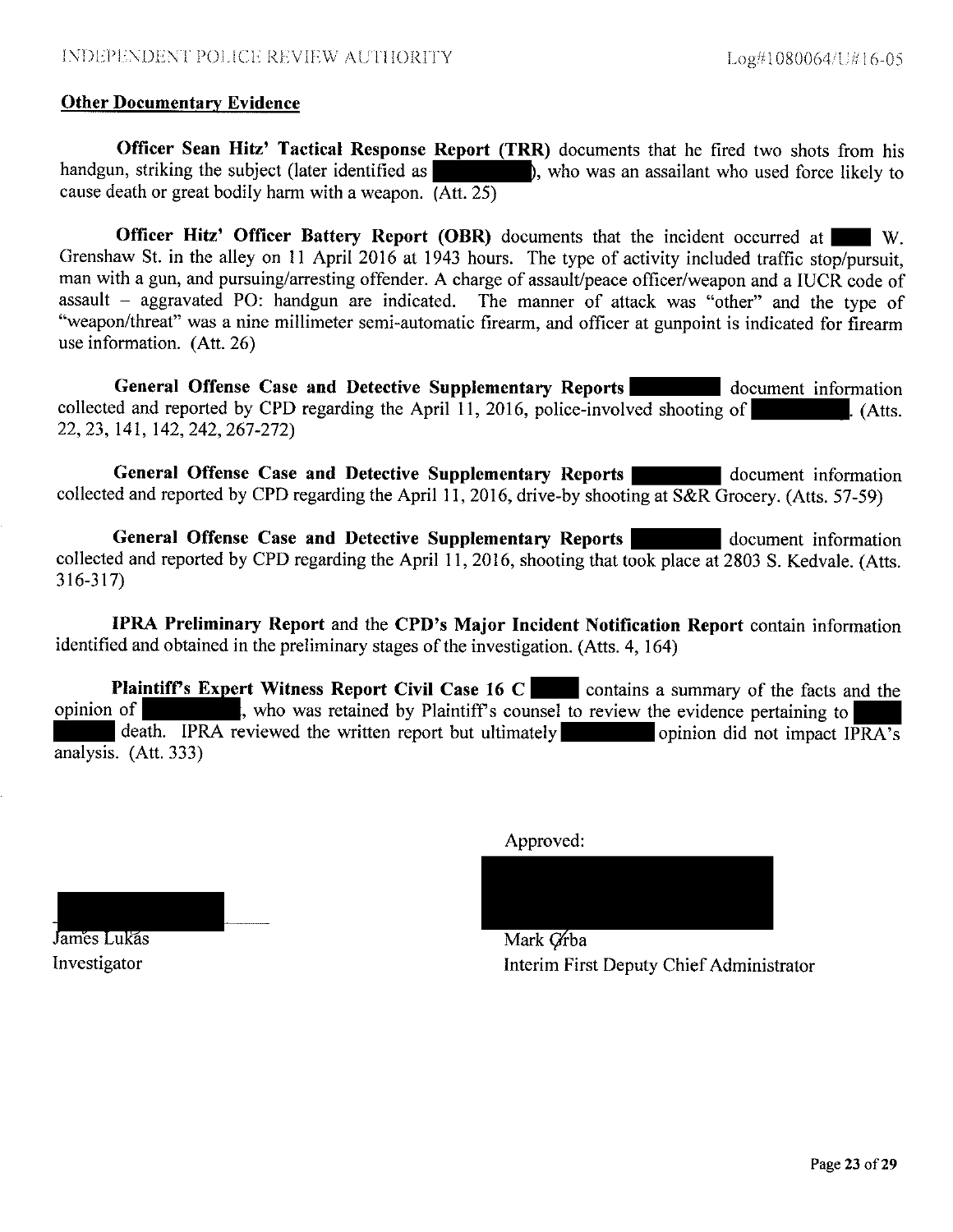# **ANALYSIS**

#### CPD Policy, Illinois State Statute, & Constitutional Standards

A Chicago Police Officer is permitted to use deadly force based on: Chicago Police Department's Policy regarding the use of deadly force, Illinois State Statute, and applicable standards within the United States Constitution.

CPD's Policy regarding the use of deadly force as identified in General Order 03-02-03, which was in effect on April 11, 2016, states that a sworn member is justified in using force likely to cause death or great bodily harm only when he or she reasonably believes that such force is necessary:

- 1. To prevent death or great bodily harm to the sworn member or to another person, or;
- 2. To prevent an arrest from being defeated by resistance or escape and the sworn member reasonably believes that the person to be arrested:
	- a. has committed or has attempted to commit a forcible felony which involves the infliction, threatened infliction, or threatened use of physical force likely to cause death or great bodily harm or;
	- b. is attempting to escape by use of a deadly weapon or;
	- c. otherwise indicates that he will endanger human life or inflict great bodily harm unless arrested without delay.

The legal standard in Illinois regarding the use of deadly force is identified in Illinois State Statute 720 ILCS 5/7-5 (1986). The pertinent part of the statute states that:

…a peace officer, or any person whom he has summoned or directed to assist him, need not retreat or desist from efforts to make a lawful arrest because of resistance or threatened resistance to the arrest. He is justified in the use of any force which he reasonably believes to be necessary to effect the arrest and of any force which he reasonably believes to be necessary to defend himself or another from bodily harm while making the arrest. However, he is justified in using force likely to cause death or great bodily harm only when he reasonably believes that such force is necessary to prevent death or great bodily harm to himself or such other person…

Lastly, determinations regarding the potential use of excessive force in the course of an arrest, investigatory stop, or other seizure are properly analyzed under the Fourth Amendment's objective reasonableness standard. The question is whether the officer's actions are objectively reasonable in light of the facts and circumstances confronting them, without regard to their underlying intent or motivation. *Graham v. Connor*, 490 U.S. 386, 397 (1989); *see Estate of Phillips v. City of Milwaukee*, 123 F.3d 586, 592 (7th Cir. 2003). The following factors are instructive in making the determination of whether an officer's use of force is reasonable: (1) "the severity of the crime at issue;" (2) "whether the suspect poses an immediate threat to the safety of the officers or others;" and (3) whether he is actively resisting arrest or attempting to evade arrest by flight." *Graham*, 490 U.S. at 396 (*citing Tennessee v. Garner*, 471 U.S. 1, 8-9 (1985)). This reasonableness calculation 'must embody allowance for the fact that police officers are often forced to make split second judgments—in circumstances that are tense, uncertain, and rapidly evolving—about the amount of force that is necessary in a particular situation." *Graham*, 490 U.S. at 396-97. Consequently, "when an officer believes that a suspect's actions [place] him, his partner, or those in the immediate vicinity in imminent danger of death or serious bodily injury, the officer can reasonably exercise the use of deadly force." *Muhammed v. City of Chicago*, 316 F.3d 380, 383 (7th Cir. 2002) (*quoting Sherrod v. Berry*, 856 F.2d 802, 805 (7th Cir. 1988) (*en banc*) (omitting emphasis)).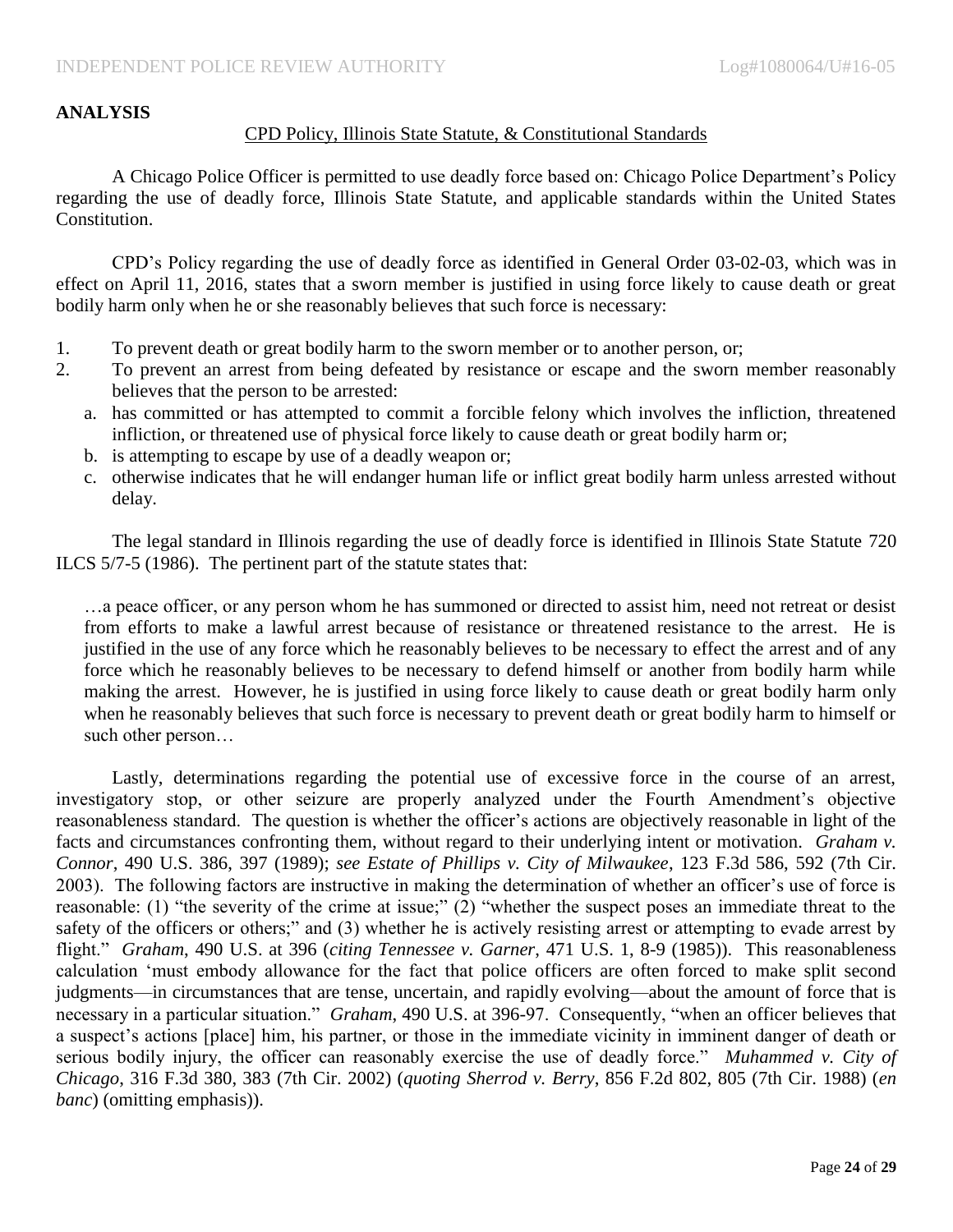$\overline{\phantom{a}}$ 

#### Officer Sean Hitz' Use of Deadly Force

In order to have a comprehensive understanding of the April 11, 2016, police-involved shooting at W. Grenshaw, it was critical to learn what took place in the minutes leading up to this fatal encounter. The importance of those events are relevant to the assessment of the officers' version of what led to their encounter with These events are also relevant to the determination of whether Officer Hitz' use of deadly force was objectively reasonable based under the circumstances. As such, IPRA reviewed the facts of this case based on what took place in connection with: 1) the traffic stop; 2) the foot chase; and 3) the shooting.

#### The Traffic Stop

Officers Riordan and Hitz pulled over a black Ford Taurus (Black Car) in the early evening of April 11, 2016, because they had reason to believe that someone in the Black Car had a gun and that person had just used the gun to shoot or attempt to shoot someone. The officers conveyed that information to CPD Deputy Chief Dana Alexander during their public safety interview while still on the scene following the police-involved shooting of and independent evidence obtained by IPRA fully supports the officers' accounts. The video evidence, in particular, when viewed chronologically from the start of the drive-by shooting of S&R Grocery to the point when the officers pull over the Black Car, provides clarity regarding how individuals driving in a red Cadillac (Red Car) and gray Buick (Gray Car) would know that an individual in the Black Car had a gun and recently used it. Obviously, the officers would not have known how or why the occupants of the Red and Gray Cars would have known that the occupants in the Black Car had a gun and had just used it, but the officers were privy to two recent and distinct police radio transmissions of shots fired.<sup>5</sup> Furthermore, the most recent of those calls, 16<sup>th</sup> and St. Louis, was approximately a half a mile from Roosevelt and Homan, their location at the time they encountered the Red and Gray Cars. In addition to the sequence of events visible on video, the fact that the occupants of the gray car told the officers that they had seen a passenger of the Black car discharge a firearm at individuals is corroborated by the S&R store owner who claims to have heard from individuals who frequent his store that the occupants of the vehicle had informed the officers about having seen an occupant of the Black car shoot at persons near the store.

#### The Foot Chase

Shortly after they obtained the information about the Black Car, the officers followed the Black Car as it turned left and headed westbound on Roosevelt. They then activated their emergency lights and siren in preparation for making the traffic stop, and attempted to radio that information into dispatch. In the OEMC dispatch recording, Officer Hitz is heard calling out that Beat 1135 (Officer Riordan and Hitz identification that day) was "following a car." The audio of that call came immediately after the dispatch operator ended a radio call about the license plate number of a black Toyota that police were looking for in connection with a shooting at 2803 S. Kedvale, which had happened earlier that same evening. Officer Hitz told IPRA that he attempted to report to dispatch that he and Officer Riordan were going to conduct an emergency stop of the Black Car, but Officer Hitz was unable to fully communicate that message because the dispatch operator had control of the radio at that moment. As we know from the ICC video, within seconds after the officers activate their emergency lights, the Black Car pulls quickly to the curb, the passenger door flies open, and is seen exiting the Black Car and fleeing northbound on foot. **All action** of fleeing, which was observed by Officers Riordan and Hitz, was immediately called out over the police radio by Officer Hitz, who then pursued on foot through an open lot.

 $<sup>5</sup>$  The earlier of the two calls involved a black Toyota, but the officers never claimed that the Black Car they attempted to pull over was influenced in</sup> any way by that earlier call. PO Hitz specifically said they did not pay attention to the Black Car initially because they knew it was not a Toyota.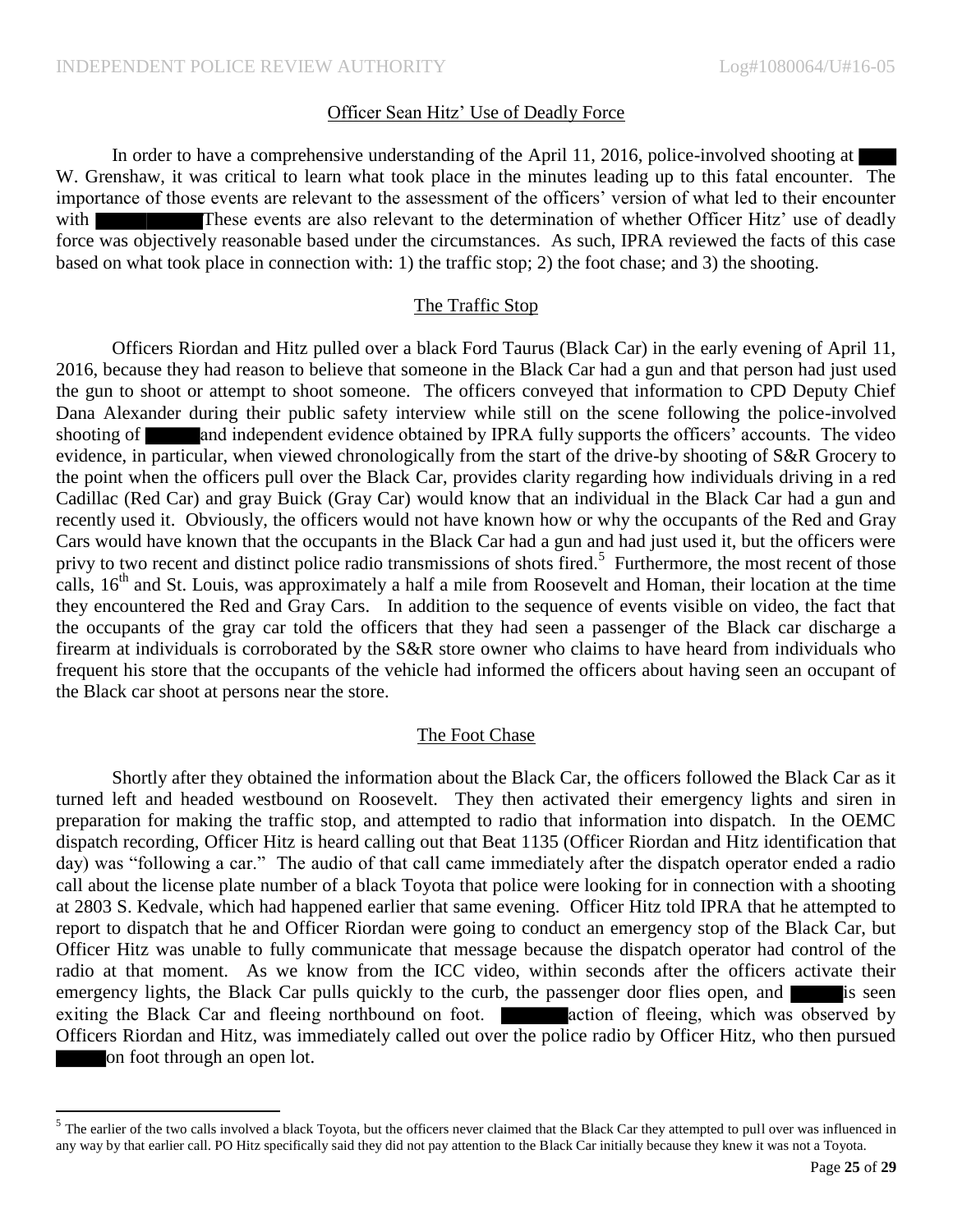In terms of what took place as it relates to **fleeing** and the direction that he went before ended up entering the backyard of W. Grenshaw St., the information provided by Officers Riordan and Hitz is consistent and corroborated by other evidence.

The aspect of **flue** fleeing that is somewhat different in the ICC and Roosevelt Tower videos than what Officer Hitz described during his interview with IPRA and his deposition in the civil case is arm movements. Officer Hitz reported that, from his perspective, from the moment ran from the Black Car throughout the time Officer Hitz chased after him on foot, he never saw hands. Officer Hitz said that started out running with both hands seemingly hidden underneath his stomach, as if he was tucking something in. After reviewing the ICC video in slow motion of exiting the Black Car, Officer Hitz acknowledged during his interview with IPRA as well as his civil deposition that left arm does appear to swing back, but he noted that his vantage point when exiting the police vehicle was to the right and lower than where the ICC system is mounted, which is near the top and in the center of the police vehicle's windshield. As such, Officer Hitz said that he never saw either of  $\blacksquare$  arms swinging when initially fled. Officer Hitz also stated that right arm does not appear to swing back in the ICC video, and that from what he recalled seeing, was tucking something in near his stomach while running from Officer Hitz. Officer Hitz also acknowledged during his deposition that one of **arms** appears to be moving in the Roosevelt Tower video that captures **running** through the alley, which was shown to him in slow motion, but noted that left hand appears to be holding side.

Officer Hitz' claim that he did not see **arms** moving as he fled, although not entirely consistent with the video evidence, is plausible given that the officer's vantage point was different from that of the video recording device. What is clear and undisputed is that action in fleeing from the Black Car was quick and unexpected.

IPRA also considered other available evidence in assessing Officer Hitz' version of how looked as he fled from the Black Car. In particular, it has been established that a gun was found in close proximity to where was shot and that a magazine associated with the gun was found on Roosevelt Road where exited the car. It has also been forensically determined that the gun at the scene was used in the drive-by shooting of S&R Grocery minutes before Officers Riordan and Hitz pulled over the Black Car from which  $\frac{d}{dt}$  fled. As such, the evidence strongly suggests that did, in fact, possess the gun when he exited the car and in doing so it is conceivable that, when he fled the car, he ran in a manner that caused Officer Hitz to believe that was tucking something in or around his stomach area. Moreover, the location from where the gun's ammunition magazine was recovered suggests that the gun was not secured somewhere in clothing when he exited the Black Car on Roosevelt Road. Therefore, in order to continue to maintain possession of the gun and to secure it from falling as he fled, it is possible, or even likely that was attempting to secure the gun on his person or otherwise shield the gun from the view of the pursuing officer as he ran.

#### The Shooting

As explained above, there are no known independent eyewitness accounts nor is there any video footage of the actual shooting. Since died as the result of his gunshot wound, the only eyewitness to this police-involved shooting is Officer Hitz. As such, Officer Hitz' account of this incident must be evaluated in light of the other available evidence.

As identified earlier in this analysis, the evidence strongly indicates that was more likely than not the same shooter who was seated in the front passenger side of a Black Car that committed a drive-by shooting at S&R Grocery Store minutes before the Black Car was pulled over by Officers Riordan and Hitz on Roosevelt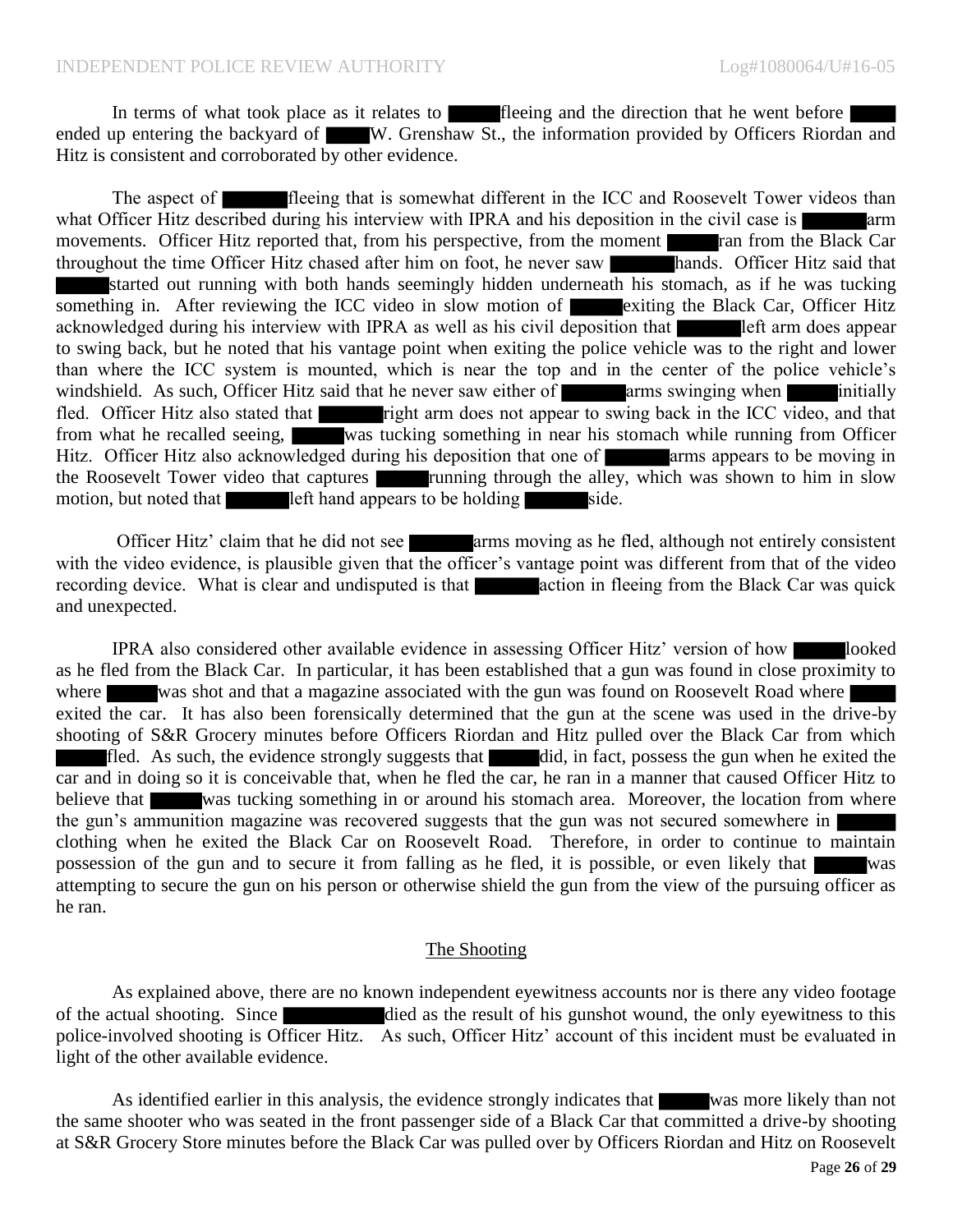Road. Video related to that shooting depicts that the shooter was riding as the passenger in a black car of similar style/make/model as the Black Car from which fled prior to being shot by Officer Hitz. The S&R Grocery Store shooting occurred approximately three minutes prior to when Officers Riordan and Hitz first encountered the Gray and Red cars conferring about the Black Car at the intersection of Roosevelt and Homan. The S&R Grocery Store shooting occurred approximately a half a mile away from the intersection of Roosevelt and Homan. The gunshot residue testing confirms that had recently either discharged a firearm or handled a firearm that had been discharged. Lastly, ballistics testing confirms that the firearm recovered from the scene where fell to the ground after having been shot by Officer Hitz was the firearm used in the S&R Grocery store shooting.

This conclusion is relevant not to disparage but because this fact is relevant to the analysis of the Officer Hitz's use of deadly force. First, the evidence linking to the other shooting makes it unlikely that the gun recovered was "planted." Second, the fact that was likely to have been involved in an earlier shooting incident provides an explanation for  $\blacksquare$  actions that evening – the fact that he fled from the Black Car on foot with the gun and the fact that he was likely to have attempted to shield the gun from the officers' view. But more importantly, the evidence linking to the prior shooting is relevant to whether a reasonable in Officer Hitz's position would have believed that presented an imminent threat to himself or others or that was a fleeing forcible felon.

### 1. Officer Hitz was reasonable in his belief that was armed.

In the minutes leading up to the officer-involved shooting, Officer Hitz and his partner had overheard three separate calls of "shots fired" in the neighboring area and the area they were responsible for patrolling. On the basis of one such call, the officers began driving in the direction of 16<sup>th</sup> St. and St. Louis when they encountered an individual in a gray car who pointed to the Black Car, in which was a passenger, indicating that someone in that car had a gun that they just used to shoot someone. After receiving this information, when the officers pursued and then attempted to stop the Black Car, including imped out of the car and fled, running in a manner that indicated he might have possessed a gun. Based on the information available to Officer Hitz at this point, it was reasonable for him to believe that was armed.

To a certain extent, the fact that had a weapon at the time he was shot is corroborated by the deposition testimony of who claims that she heard an unidentified officer say "he had a gun" after her sister, had expressed concern about what had happened, almost immediately after the shots were fired. Now, is it possible that the officer made that up just to assuage the inquisitive citizen? Yes, but it is also unlikely as the officer would have to count on the fact that a gun would ultimately be produced.

The fact that was armed, alone, is not justification for the use of deadly force against him. Pursuant to law and Department policy, the officer's use of deadly force must have been predicated on the need to use force to address an imminent threat to the officer or others or to prevent from evading arrest under the specific circumstances in which the use of deadly force against a fleeing person is permissible.

2. Officer Hitz was reasonable in his belief that was a threat after he refused to obey commands to stop, dropped his gun to the ground, went from the fence to the ground near the gun, and then turned to face the officer.

According to Officer Hitz, when he confronted while was still on the fence with his pant leg possibly caught on it, retrieved a gun from near his midsection before fumbling and dropping it to the ground below and slightly behind After Officer Hitz yelled for to stop and show his hands, pushed off the fence and went down to the ground in the direction of the gun. After doing so, turned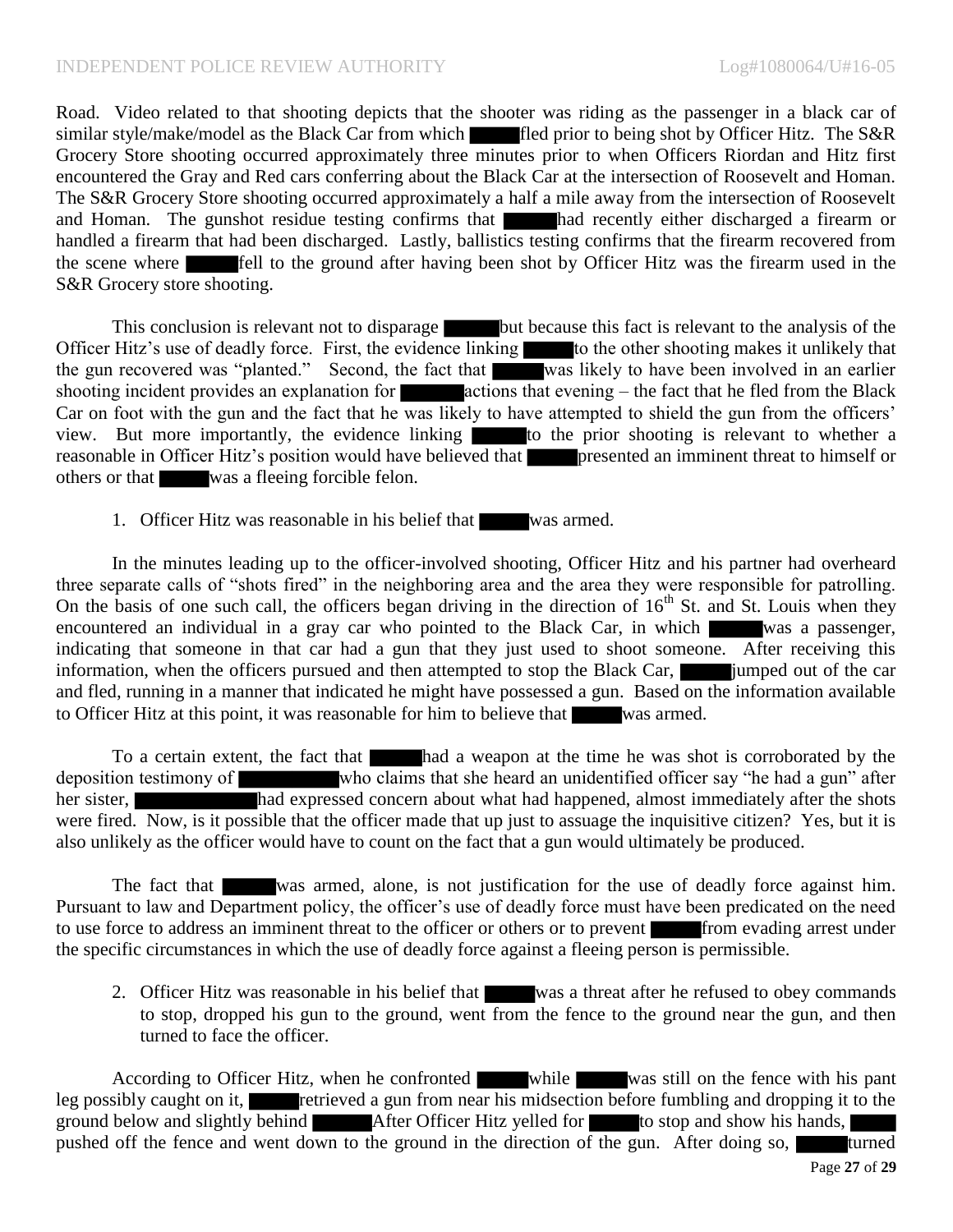$\overline{\phantom{a}}$ 

back toward Officer Hitz with the gun pointed at Officer Hitz. Officer Hitz described the above taking place as if it were one continuous action that happened quickly. Upon seeing the barrel of the gun, Officer Hitz fired two shots at striking him once in the chest.

From the evidence obtained and analyzed in this investigation, IPRA did not find anything that refutes Officer Hitz' account of what took place between and Officer Hitz in the seconds leading up to and including the shooting. **gunshot** wound was to the front of his body, and nothing identified in his autopsy report suggested that it could not have happened from the position that Officer Hitz described being in when **pointed** his gun at Officer Hitz.

The fact that Officer Hitz shouted verbal commands to **prior** to discharging his weapon is corroborated by several witnesses: and The fact that got stuck on the fence is corroborated by the physical evidence ( pants), and by who claims to have seen **pants** still stuck on the fence as he lay on the ground. The fact that got stuck on the fence, yet still disobeyed the officer's commands to stop, combined with the fact that the officer reasonably believed that may have discharged his weapon only moments before, contributes to the reasonableness of Officer Hitz' belief that was a threat. To be sure, because pants remained entangled with the fence after he went to ground, it is possible that he threatened the officer with the weapon in an attempt to make good his escape.<sup>6</sup> However, even had directly threatened the officer with the weapon, based on the totality of the circumstances here, the officer was reasonable in his belief that **presented an imminent threat because he possessed a firearm**, he may have recently discharged that firearm at a person or persons, he refused to obey commands to stop, and had gone to ground for his gun.

3. A reasonable officer in Officer Hitz's position would have believed was a forcible felon who was attempting to evade arrest.

As outlined above, pursuant to CPD policy, Illinois law, and Supreme Court legal precedent, a law enforcement officer is permitted to use deadly force to prevent an arrest from being defeated by resistance or escape and the sworn member reasonably believes that the person to be arrested has committed or has attempted to commit a forcible felony which involves the infliction, threatened infliction, or threatened use of physical force likely to cause death or great bodily harm. An officer needs both probable cause to arrest, and probable cause to believe that a forcible felony had occurred or was occurring, in order to be protected under these laws. In order to have probable cause to arrest without a warrant, "the facts and circumstances within the arresting officer's knowledge [must be] sufficient to warrant a man of reasonable caution in believing that an offense has been committed and that the person arrested has committed the offense." *People v. Jones*, 374 Ill. App. 3d 566, 575 (1st Dist. 2007). This test is further limited by "the existence of known criminal activity" which "serves to provide an anchor or touchstone, in a time-space sense, which limits the police arrest authority." *People v. Lippert*, 89 Ill. 2d 171, 179 (1982). Notably, police should be arresting without a warrant "only in limited situations where a person is found in an area where it is known a crime has recently occurred." *Id.*

<sup>6</sup> It is important to acknowledge that the firearm recovered near was not loaded because it was missing the magazine containing the ammunition. As outlined above, a loaded magazine associated with the firearm was found on the street near where had exited from the Black Car and began to flee through the vacant lot. There is no evidence to indicate whether or not was aware that the magazine had been separated from the firearm, either intentionally or by accident. The rapidly evolving circumstances here would suggest that may not have been aware that the magazine had fallen out of the gun as he fled. Nonetheless, even if he was aware that the weapon was unloaded when he was confronted by Officer Hitz, he may still have threatened the officer with the weapon – even an unloaded weapon can be used as a threat to keep an arresting officer momentarily at bay.